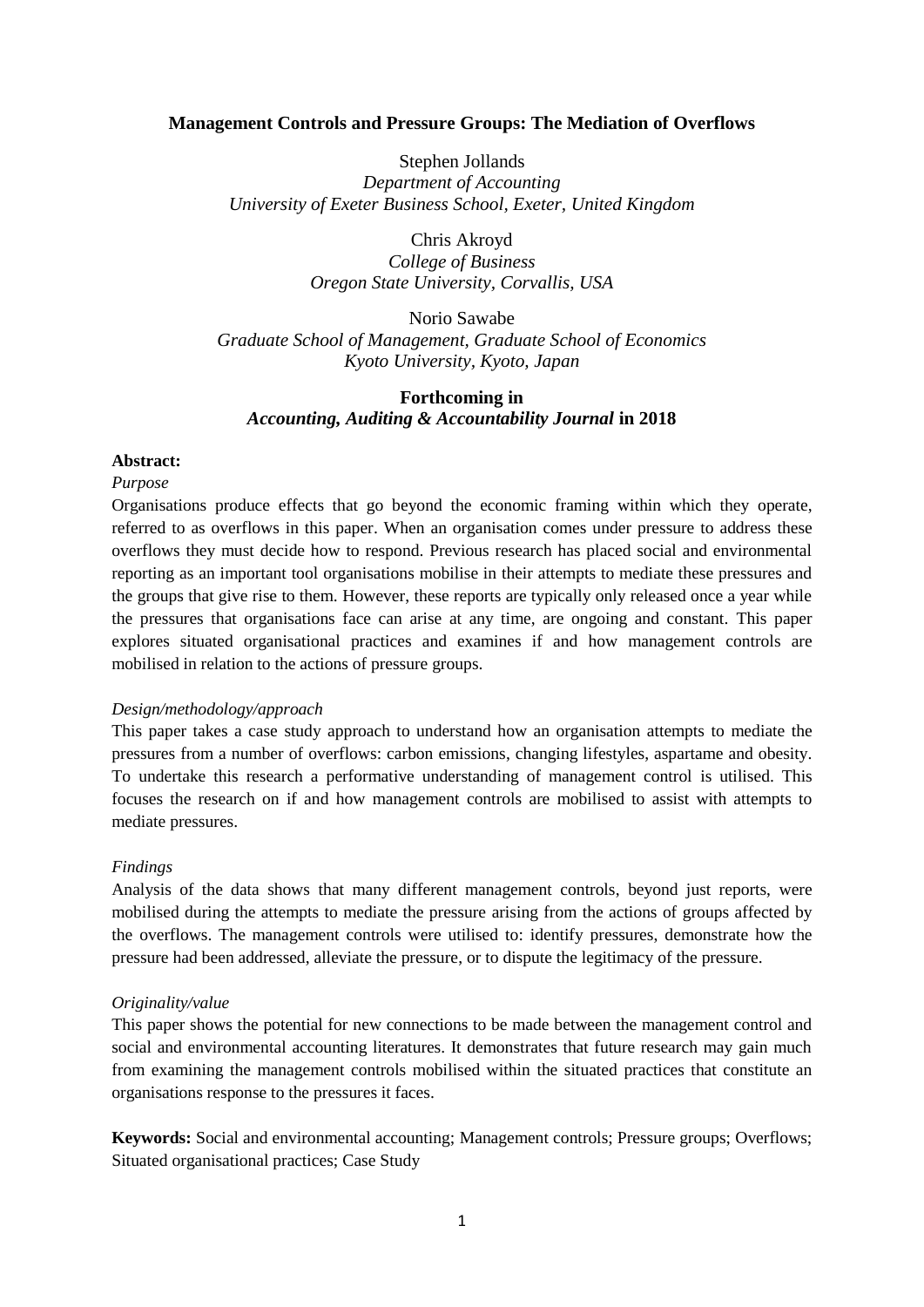#### **Introduction**

The impact of any given organisational activity has more than economic effects [\(Hines, 1991\)](#page-21-0). These effects are traditionally labelled as 'externalities' [\(Callon, 1998\)](#page-20-0). The limitation of viewing these as 'externalities' is that it focuses on quantitative evaluations and monetary compensation at the exclusion of other effects, such as the wider impacts on society and the environment [\(Callon, 2007\)](#page-20-1). [Callon \(1998\)](#page-20-0) notes that the concept of 'overflows' is a better way of understanding and encapsulating these wider impacts.

Without some form of outside pressure, usually with economic implications, the overflows from organisational activities would, in most cases, continue unabated as the organisation would have no incentive to change [\(Callon, 1998\)](#page-20-0). Thus overflows are highlighted and made visible by those affected by it [\(Callon, 1998\)](#page-20-0), often driven or assisted by pressure groups (Roberts, 2003; [Tilt,](#page-22-0)  [1994\)](#page-22-0)[1]. Through identifying and making the overflow visible, pressure groups can place an organisation under scrutiny. For example, this may be through the sustained pressure leading to increased regulation or the need to discontinue specific aspects of its operations. Pressure groups, who do not always have a direct economic relationships with the organisation, have the potential to affect its economic wellbeing through causing changes to the context in which it operates (Demetrious, 2013; [Jollands & Quinn, 2017;](#page-21-1) [Tryggestad et al., 2013\)](#page-23-0). Therefore the management and control of the pressures that arise from the added scrutiny created by these groups is increasingly, particularly with the ubiquitous use of social media[2], an important area for managers.

It has been argued that social and environmental reporting is an important tool utilised to manage and control the pressures that arise out of overflows (see for example [Adams, 2002;](#page-20-2) [Buhr,](#page-20-3)  [1998\)](#page-20-3). These reports are typically released once a year. However, it is reasonable to expect that the pressures arising from overflows are ongoing, constant, and can emerge at any time. Pressure groups may have to undertake much work, with great persistence, to establish the existence of an overflow [\(Callon, 2007\)](#page-20-1). It can, therefore, be expected that organisations will utilise other means, enrolling different management controls, in attempts to mediate these pressures.

It has been established that organisations adjust their operations to address pressures arising from overflows [\(Kober et al., 2007;](#page-21-2) Otley and Berry, 1980). Managers may also attempt to mobilise management controls to act on the pressures arising from overflows to allow for the continuation of the organisations' operations as they are (Otley, [1980,](#page-22-1) 2016). Currently there is only a small amount of evidence relating to the use of management controls in this respect (see for example Arjalies and Mundy, 2013).

The aim of this research is to examine situated organisational practices [\(Garfinkel, 2002\)](#page-21-3) to understand if and how organisations mobilise management controls, beyond just social and environmental reporting, in their attempts to mediate the pressures that arise from the added scrutiny created by the groups or individuals who claim to be affected by specific overflows. To address this aim a case based approach is utilised to examine the situated organisational practices [\(Garfinkel,](#page-21-3)  [2002\)](#page-21-3) at 'Kiwi' (a pseudonym). To enrich the understanding of this context a performative understanding (Latour, 1986, [2005\)](#page-21-4) of management control (see below) is utilised and the concept of overflows (Callon, 1998) is mobilised as a lens to structure and analyse the data. Specific overflows affecting Kiwi are examined: carbon emissions, changing lifestyles (Lifestyles of Health and Sustainability – LOHAS), aspartame and obesity. Kiwi is suitable for this research as their activities have been linked by pressure groups to each of these issues. Therefore, this research seeks to understand how management controls are mobilised at Kiwi to mediate the resulting pressures.

The analysis of the data highlights different practices at Kiwi focused on mediating the pressures in order to limit the impacts on their economic wellbeing. Within these practices many different management controls, beyond just reports, were mobilised in the attempts to mediate the pressure from the actions of pressure groups. The management controls were utilised not only to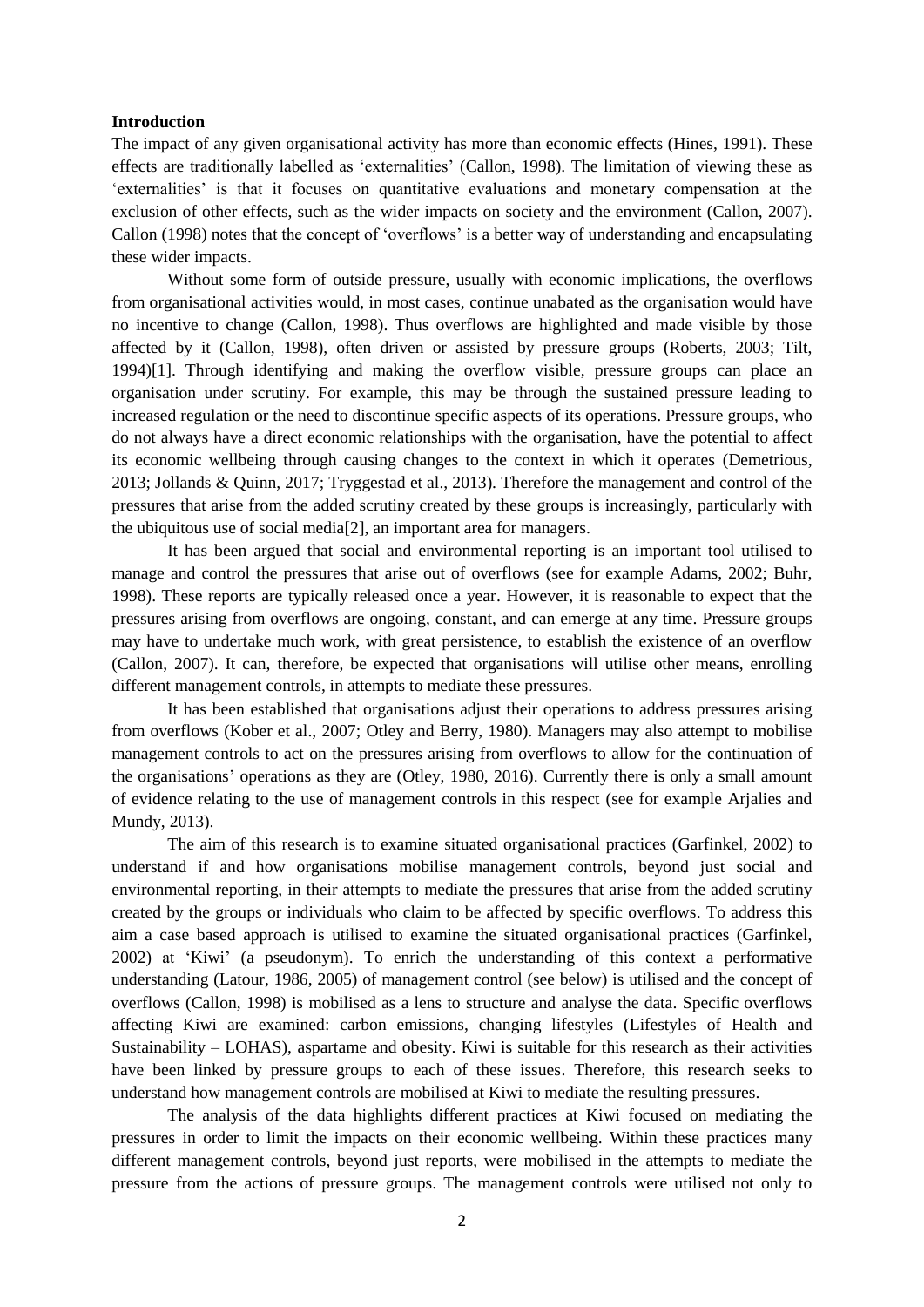identify pressures arising from overflows but also within a number of different strategies designed to gain specific outcomes[3]. The first of these strategies involved Kiwi demonstrating how they had responded appropriately to the pressure. The second involved Kiwi implementing tactics in order to try to dissipate the pressure. Within these strategies, management controls were mobilised to construct Kiwi as 'knowledgeable' and 'active' in terms of addressing the overflow. In that way Kiwi aimed to construct certainty for itself around the overflow in order to mitigate the impact of the associated pressures. The final strategy involved Kiwi implementing tactics to try to dispute the overflow. Management controls were mobilised to challenge the existence of the overflow through such means as providing alternative mechanisms for measuring its presence or absence. Accordingly management controls were mobilised to dispute the legitimacy of the pressure and the groups that gave rise to it, thereby dissipating the potential for it to impact on Kiwi's economic wellbeing.

The remainder of the paper is structured as follows: The next section outlines the literature that underpins this research. This is followed by a section that examines the concept of overflows, including outlining how it is useful for this research. The next section provides details of the approach taken in collecting and analysing data from the case organisation. This is followed by an overview of episodes from the data that exemplify the different strategies taken at Kiwi in relation to overflows and the management controls mobilised within these attempts. Following this is a discussion of the findings and concluding remarks.

## **Literature review**

The accounting literature that has examined organisational responses to the pressure exerted by groups has been dominated by a focus on social and environmental reporting (Bebbington and Larrinaga, 2014; [Milne, 2007;](#page-22-2) [Owen, 2008;](#page-22-3) [Unerman and Chapman, 2014\)](#page-23-1). This literature has drawn upon many theoretical perspectives to explain why organisations release these voluntary reports including accountability [\(see for example Gray et al., 1997;](#page-21-5) Gray et al., 1996), legitimacy (see for example [Deegan, 2002,](#page-20-4) [2007\)](#page-20-5), stakeholder [\(see for example Gray et al., 1995;](#page-21-6) [Roberts, 1992\)](#page-22-4), reputation risk management [\(see for example Bebbington et al., 2008\)](#page-20-6), critical discourse analysis [\(see](#page-22-5)  [for example Tregidga et al., 2014\)](#page-22-5) and new institutional sociology [\(see for example Rahaman et al.,](#page-22-6)  [2004\)](#page-22-6). This literature places reporting as the main means utilised to manage interactions with the pressure groups that form in relation to overflows and thereby mediating the pressures that arise.

The literature also raises questions about how important and effective organisations perceive reporting practices to be (Kaspersen and Johansen, [2016;](#page-21-7) [O'Dwyer, 2002\)](#page-22-7). This is complicated by an acknowledgement [\(see for example Tregidga et al., 2014\)](#page-22-5) that not much is known about how important these reports are to pressure groups, which is unsurprising given that the majority of this literature has utilised desk based research methods [\(Owen, 2008\)](#page-22-3). Taken together these issues raise questions as to whether these reports are the main and only means by which organisations seek to mediate the impacts pressure groups have on their operations. As these reports are only released on an annual basis they would seem to have limited potential for addressing the pressures related to overflows that can emerge at any time, are ongoing in nature and often require a lot of management attention.

[Adams \(2002\)](#page-20-2) notes the large variety of media used by organisations to distribute and communicate health, safety and environmental information. Further, this media was the domain of either the environmental department or the corporate communications department, not the accountants [\(see also Ball, 2007;](#page-20-7) [Gray et al., 1995\)](#page-21-8). Thus a narrow focus on reporting and those involved in it may miss some of the practices involved with social and environmental accounting.

This paper contributes to the extant literature through engaging with the situated practices of an organisation as they seek to address the pressures that result from overflows. This enables an examination of a variety of management controls to see whether and how they are enrolled to act in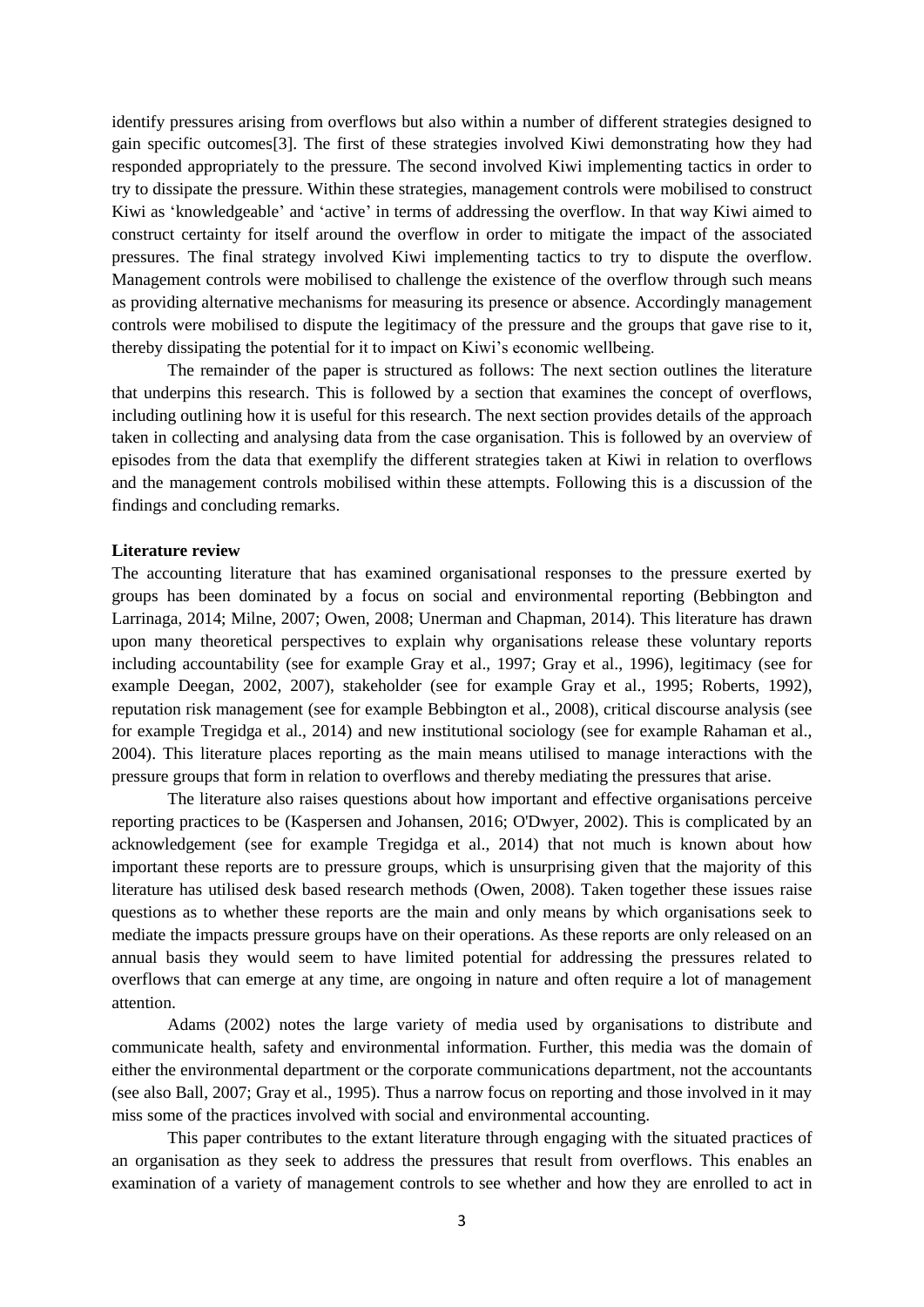attempts to mediate the potential impacts that arise from the activities of pressures groups. While the social and environmental accounting literature has begun to expand its focus beyond reporting towards other potential management control practices [\(see for example Contrafatto and Burns, 2013;](#page-20-8) [Jollands et al, 2015;](#page-21-9) [Norris and O'Dwyer, 2004\)](#page-22-8), these are mainly in relation to internal organisational activities. There has only been a limited examination of the management controls that are mobilised in relation to these external pressures. Arjaliès and Mundy (2013, p. 295, emphasis added) provide initial evidence of this when they state that "the findings indicate that the companies in our study manage CSR strategy through a variety of MCS [management controls] including extensive internal and *external* communication processes, EMS [environmental management systems], CSR reporting systems, and processes for reporting best practices". Despite this initial evidence, little is known about management control practices in relation to these external communication processes and it therefore is a rich and fertile area for research.

Otley [\(1980, p. 422\)](#page-22-1) notes the potential for this type of research, as "[p]art of an organisation's control strategy may well be to influence its environment; [but] little consideration has been given to the patterns of dependence of an organisation on important external resources". Further Henisz et al. [\(2014, p. 1728\)](#page-21-10) argue that actions taken to mediate these pressures can change the pressure groups actions "in a manner that enhances the probability that a business plan will proceed on schedule and on budget and, ultimately, generate sustainable shareholder value". However, through the effective use of media and other forms of communications, pressure groups can provide a substantial challenge to an organisation [\(Hoffman and Fodor, 2010\)](#page-21-11). For example, pressure may arise as a result of an overflow, such as pollution, that results in calls for this to be internalised and quantified within the organisation [\(Hines, 1988\)](#page-21-12). This suggests that the pressures placed on organisations as a result of overflows may impact their economic wellbeing (Roberts, 2003). In response organisation members may enrol various management controls, such as carbon footprints, to interact with groups related to specific overflows [\(Christensen and Skaerbaek, 2007;](#page-20-9) Roberts, 2003). However, the use of management controls may not always be effective at mediating these pressures.

In order to undertake research into the situated organisational practices that focus on mediating these pressures, an understanding of what a management control can be must be established. In this research a performative understanding (Latour, 1986, [2005\)](#page-21-4) of management control is utilised. This performative view is demonstrated by [Jollands et al. \(2015\)](#page-21-9) who draw upon Latour (1991) to argue for a broader understanding of what management controls are. Their explanation provides a lens for discerning within this research which artefacts are enrolled to act as management controls. It provides a way of conceptualising what a management control can be based on how an artefact is enrolled to act rather than its' technical attributes. However, in mobilising this performative understanding, it needs to be recognised that even if they are enrolled to act in a certain way, this is only one potential outcome.

The performative understanding provided by [Jollands et al. \(2015\)](#page-21-9) of management controls has implications for this research. To start, the artefacts that are enrolled are not always accounting controls, such as social and environmental reports. Nonetheless the artefacts can be seen as types of accounts in that they aim to provide information about the roles and responsibilities of those involved. Further, [Jollands et al. \(2015\)](#page-21-9) use of the example provided by Latour (1991) illustrates the potential for management controls acting upon things other than employees in order to manage the organisations' activities. Given organisations operate in a context of rapid change and uncertainty [\(Otley and Soin, 2014\)](#page-22-9) suggests that the external context, specifically pressures arising from overflows, is something that is considered in need of management and control. Thus this paper examines how management controls are mobilised to mediate the impact of pressure from groups in relation to overflows. However, the study of overflows is closely related to the framing that allows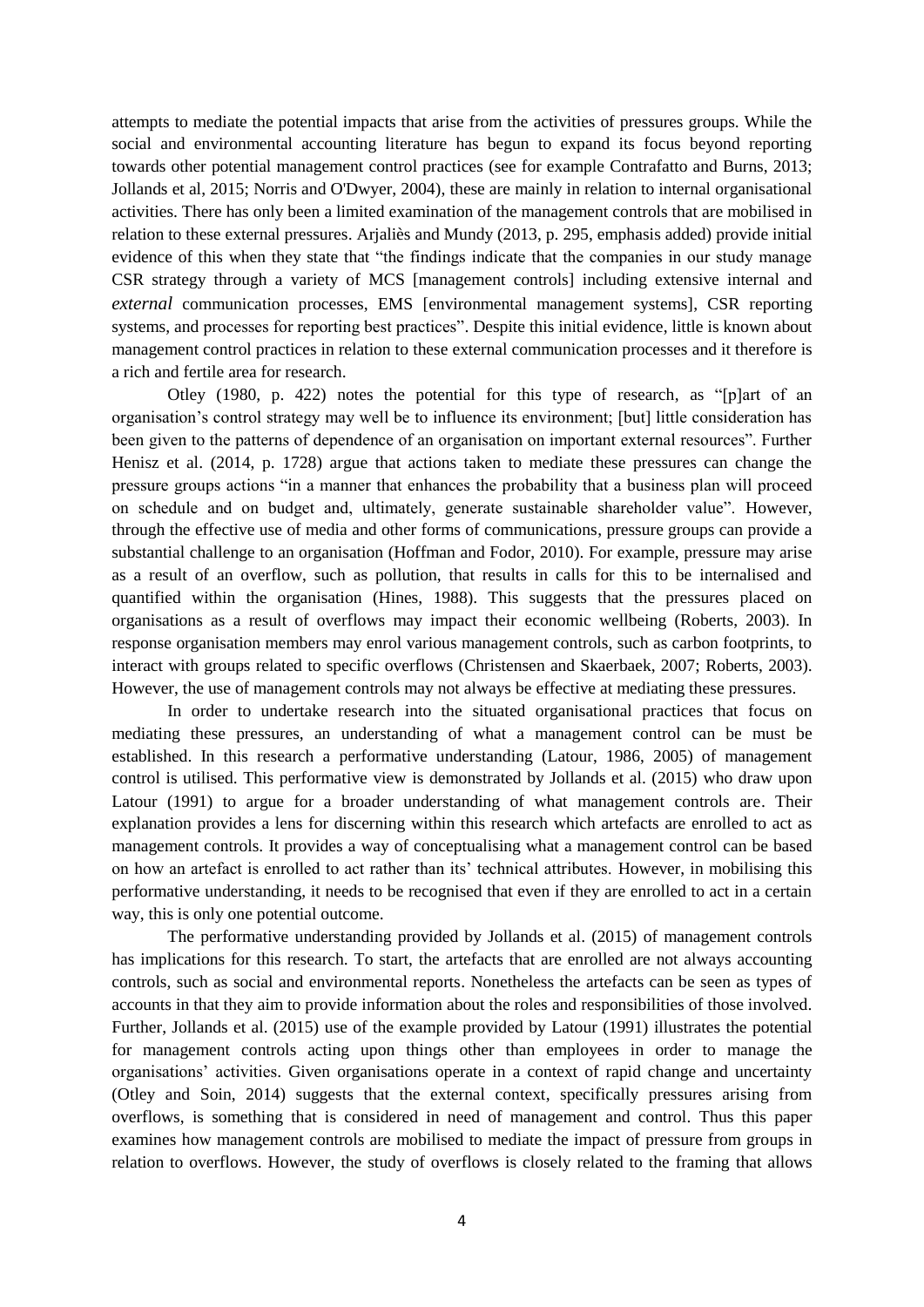economic transacting to occur. Hence, the next section provides an overview of the central concept of overflows.

#### **Overflows and Framing**

Performative understandings have been utilised within the social and environmental accounting literature (see for example Barter and Bebbington, [2013;](#page-20-10) [Jollands et al., 2015\)](#page-21-9) and within the broader accounting literature (see for example [Boedker, 2010;](#page-20-11) [Hansen, 2011\)](#page-21-13). Drawing on a performative perspective enables the examination of situated organisational practices [\(Garfinkel, 2002\)](#page-21-3) in relation to pressure groups through the use of the concept of overflows [\(Callon, 1998\)](#page-20-0)[4]. This concept has been utilised previously in the accounting literature to examine corporate strategy [\(Skaerbaek and](#page-22-10)  [Tryggestad, 2010\)](#page-22-10), accountability reports in the public sector [\(Christensen and Skaerbaek, 2007\)](#page-20-9), and auditing in the public sector (Skærbæk, 2009). It promotes no *a priori* privileging [\(Callon, 1986;](#page-20-12) [Law,](#page-21-14)  [1992;](#page-21-14) [Reckwitz, 2002\)](#page-22-11) of artefacts that may act as a management control. It allows for the potential of management controls taking an active role in situated organisational practices (Akroyd and Maguire, [2011;](#page-20-13) [Jollands et al., 2015\)](#page-21-9). Management controls do not gain their strength through being inherently 'good' or 'effective' but rather through their abilities to enrol and mobilise others [\(Mouritsen et al,](#page-22-12)  [2009\)](#page-22-12). Hence, this paper examines the use of management controls within attempts to enrol and mobilise others in order to mediate the pressure arising from overflows.

An understanding of framing is required to comprehend how overflows give rise to pressure groups. In order for organisations to perform economic transactions effectively presupposes a framing of the action [\(Callon, 1998\)](#page-20-0). Framing is the displacement, defining and assembling of the elements required for the time and space to be constructed for economic transactions to occur. All these elements and things combine and become interdependent to provide "a set of stable assumptions, conventions, mechanisms, and settings" [\(Skaerbaek and Tryggestad, 2010, p. 110\)](#page-22-10). It refers to the establishment of a frame "within which interactions – the significance and content of which are selfevident to the protagonists – take place more or less independently of their surrounding context" [\(Callon, 1998, p. 249\)](#page-20-0). The elements that are required to be displaced, defined and assembled include distinct and dissociated individual agents and perfectly identifiable objects, goods and merchandise (Callon, 1999).

Framing occurs as a result of active participation of a multitude of actors including organisations, politicians, activist groups, academics, economists, newspapers, and legislation (Latour, 1986, [2005;](#page-21-4) [Law, 1992\)](#page-21-14). For this reason, any given framing is an ever changing, heterogeneous assemblage of actors [\(Callon, 2010\)](#page-20-14) that are the result of continuous experimentation by those involved [\(Callon, 2009\)](#page-20-15). Thus the best any organisation can hope for is to influence the framing within which they operate. Due to the vast number of actors involved and the experimental, ongoing nature of framing any given organisation may become influential within the framing but will never be able to absolutely control how it is constructed. Framing "presupposes actors who are bringing to bear cognitive resources as well as forms of behaviour and strategies which have been shaped and structured by previous experience: the actors are capable of agreeing (an agreement which does not have to be explicit) on the frame within which their interactions will take place and on the courses of action open to them" [\(Callon, 1998, p. 249\)](#page-20-0). This suggests that those who participate in constructing and transacting within the framing are not as if born anew into it and that framing if present is rare, expensive and costly to set up [\(Callon, 1998\)](#page-20-0). Those that are particularly skilful and bring to bear their full range of resources enable relative stability to be constructed for themselves through bringing into play durable associations [\(Callon and Latour, 1981\)](#page-20-16) that construct their framing.

Once the framing is constructed, it "constitutes powerful mechanisms of exclusion, for to frame means to select, to sever links and finally to make some trajectories (at least temporarily) irreversible" [\(Callon, 2007, p. 140\)](#page-20-1). However, [Callon \(1998\)](#page-20-0) emphasises that everything mobilised in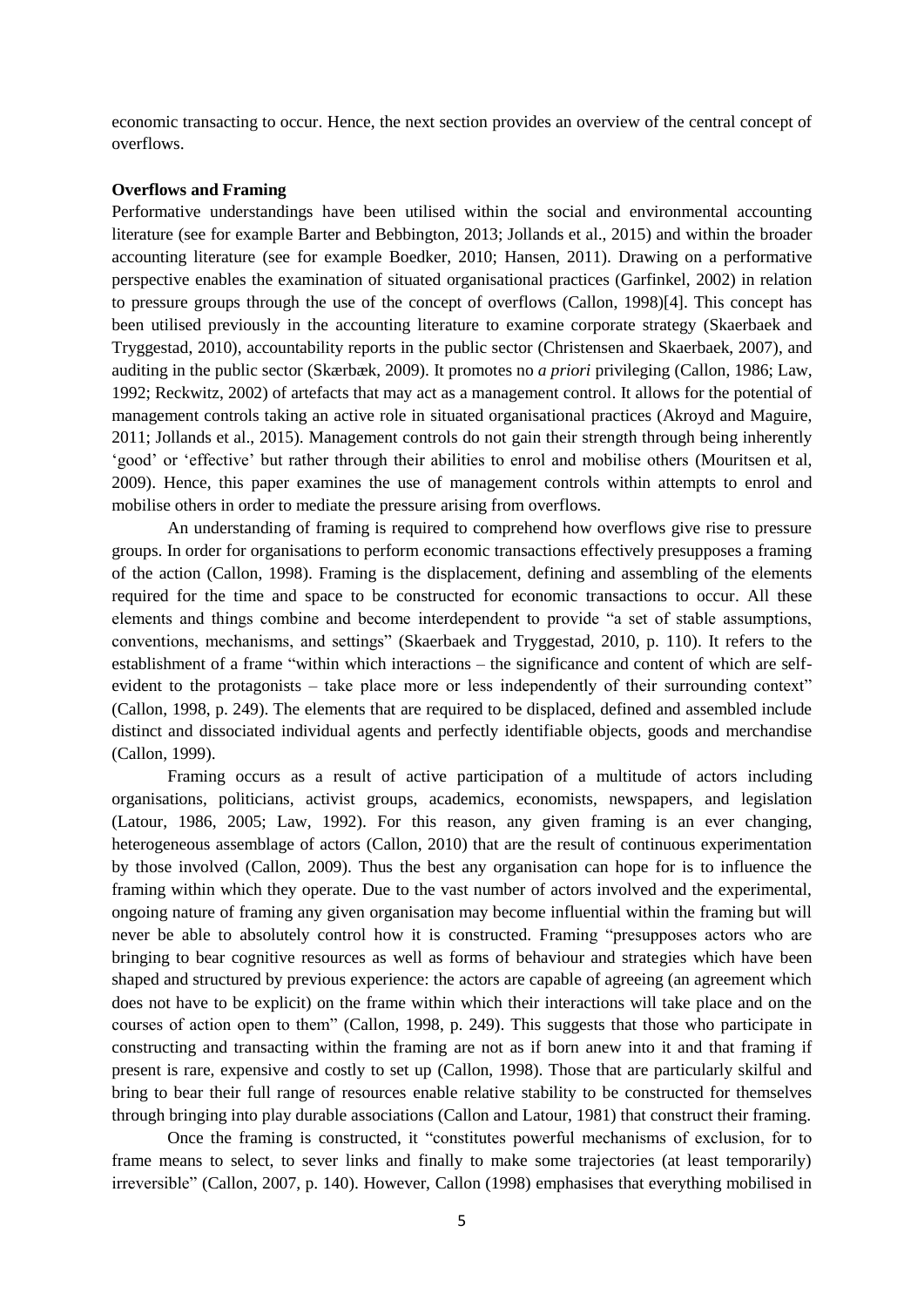the construction of the framing guarantees, simply by virtue of its presence, that the outside world is also present. Thus, while framing holds the world at bay, it cannot completely cut the links between the two [\(Callon, 1998\)](#page-20-0). No matter how skilful those that come together are it is impossible to ever provide a complete framing (Callon, 1999). Organisations will come under pressure from leakages to that not included within the framing, which are the overflows. In a sense, through attempting to construct order, disorder may also be simultaneously produced [\(Christensen and Skaerbaek, 2007\)](#page-20-9). These overflows can take many differing forms, such as man-made climate change, changing lifestyles, concerns around products that cause obesity or other damage caused to the consumers' health by the product. Further, while there are many actors involved in the construction of framing, the pressure arising from overflows may become focused on specific organisations or a wide range of these actors, as seen in the example of man-made climate change.

In this context, pressure groups provide the proof of the existence of an overflow [\(Callon,](#page-20-0)  [1998,](#page-20-0) [2007\)](#page-20-1). This in itself will take considerable effort including measuring its source and impacts, defining the elements involved, and assigning and having accepted the roles of who is responsible and who or what is affected [\(Callon, 2007\)](#page-20-1). This requires evaluation and measurement, including the use of recognised instruments, before it will have significance [\(Callon, 1998\)](#page-20-0). With causal links potentially hard to determine or not very self-evident, particularly if time and space lies between the elements to be associated [\(Callon, 2007\)](#page-20-1), this process may be long, costly and complicated [\(Callon,](#page-20-0)  [1998\)](#page-20-0). This highlights that having the overflow recognised and accepted is far from guaranteed.

Once the existence of an overflow is established, pressure may be placed on those causing it, which has the potential to affect the organisation's economic wellbeing. The organisation must decide what response it will take to mediate the impact of this pressure. Does it passively accept the emergence and impacts of pressure groups or do they take a more proactive approach. This may be to disrupt the attempts of the pressure groups to establish the existence of the overflow. This could be through, for example, arguing that it is beyond the framing and therefore signalled as being in need of resolution by other means [\(Callon, 2010\)](#page-20-14). Or it may be to attempt reframing in a way that the matters of concern are taken into consideration within the framing [\(Callon, 2007\)](#page-20-1). The specific interest of this paper is the examination of how management controls are mobilised to act within this process.

In order to assist with the structuring of the analysis Callon's [\(1998\)](#page-20-0) dichotomy of 'hot' and 'cold' overflows is utilised. This is a rough but useful representation of the potential spectrum of overflows and provides the analogy to water running from a tap. That is it can be described as being either 'hot' or 'cold', while being aware of the multitude of different temperatures held within each and that movement occurs between the two. The criteria used to differentiate between 'hot' and 'cold' overflows centres on the extent of divergence between the mechanism organisations and pressure groups use to quantify and identify the overflows. If divergence between the organisation and pressure group is large then it is a 'hot' situation as "everything becomes controversial: the identification of intermediaries and overflows, the distribution of source and target agents, the way effects are measured" [\(Callon, 1998, p. 260\)](#page-20-0). In contrast, if divergence between the organisation and pressure group is small then it is a 'cold' situation as "[a]ctors are identified, interests are stabilized, preferences can be expressed, responsibilities are acknowledged and accepted" [\(Callon, 1998, p. 261\)](#page-20-0). This dichotomy is utilised to structure the analysis, as presented below. Specifically the level of divergence between the case organisation and pressure groups was utilised to establish whether an overflow was 'hot' or 'cold'.

The analysis has purposely been structured to focus on how management controls are mobilised in relation to overflows. As outlined above, framing is a complex process of assembling many divergent actors to enable economic transactions to occur. To be able to describe the framing, given its complexities and numerous actors involved, would not be possible within the confines of this paper, if in practice possible at all. Further, the data illustrates, management controls are mobilised in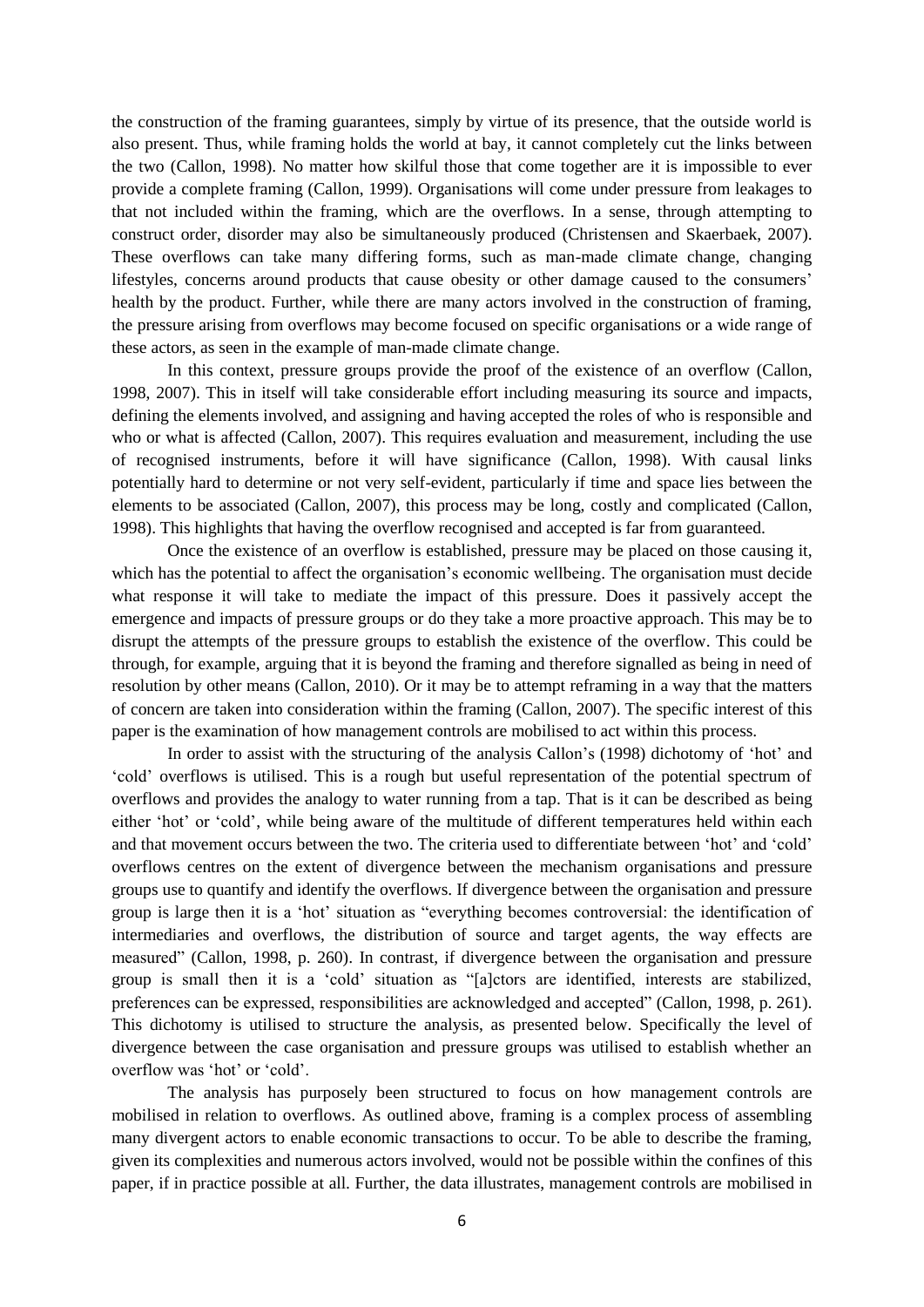efforts to mediate the potential impacts of the overflows, thus making them the obvious unit of analysis. Hence the remainder of the paper focuses on the description of the specific overflows rather than attempting to provide a precise description of the framing within which these occurred. The next section provides an overview of the case organisation, which helps to provide a basic understanding of the framing involved, and a brief description of the data collection and analysis process.

#### **Research Method**

Kiwi is a manufacturer that competes in the fast moving consumer goods industry. It has approximately one thousand employees across sixteen locations and operates as if it were a wholly New Zealand owned company. However, it is the New Zealand operations of an Australian listed company, 'Koala' (a pseudonym). Beyond New Zealand, Koala operates in four other countries; having approximately fifteen thousand employees, over seven hundred thousand active customers, and over two hundred and sixty five million final consumers of its products. Koala is thirty percent owned by a North American based multinational, 'Eagle' (a pseudonym). Eagle appoints two of the eight directors of Koala and provides the secret ingredient to their most famous product; which Koala and Kiwi manufacturer under licence. Two of Kiwi's product lines are market leaders but it also competes in all areas of its market. While most of its products are manufactured under licence from Eagle it also manufactures products that are unique to New Zealand, including one that is considered iconic.

Kiwi was selected as the case organisation because of its long history of skilfully maintaining a market leader's position despite the numerous pressures that consistently challenges its economic wellbeing. The case study of Kiwi started with attending three corporate presentations. The first was by the GM Corporate Affairs at the World Environment Day Business Symposium, held in Auckland, New Zealand, on June 4, 2008[5]. Her presentation focused on the use of the artificial sweetener aspartame (see below), which is used in a number of their products. The second presentation was given by the Project Manager Finance on October 13, 2008 at an undergraduate class of one of the authors. The final presentation was by the CFO on November 28, 2008 at a conference organised by two of the authors. These presentations provided an overview of Kiwi including their chosen strategy, revenue management practices, and some of the overflows related to their operations.

The field was formerly entered in March 2009 and exited at the end of November 2009. However, the data collected related to the 2004 to 2009 time period. This was selected due to the majority of key people being employed throughout this time by Kiwi. Data collection involved observations, interviews, and the analysis of numerous artefacts. Twenty one interviews lasting a total of twenty two hours were conducted. These interviews involved a broad range of people including members of the New Zealand Leadership Team (NZLT), such as the Managing Director, the CFO and the Director of People and Performance, as well as a range of different people across the organisation, such as the Corporate Affairs Manager, Project Manager Operations, Integrated Management Systems Manager, and the Christchurch Production Manager. All interviews were recorded and then transcribed.

A series of eighteen observations were also undertaken. In depth notes were taken of all observations. These observations covered a range of activities including those at head office, production at two different sites, accompanying sales reps, accompanying delivery drivers, sitting in on meetings and a lunch time seminar to staff from a representative of WWF. Numerous documents and artefacts were collected or observed, some of which are externally available, while others were only available within Kiwi. These included information from websites, intranet, management reports, accounting controls (such as budgets) and more issue specific management controls (such as the organisations carbon footprint report and supporting calculative spreadsheets). Detailed notes were taken if a copy of a document or artefact was unable to be retained.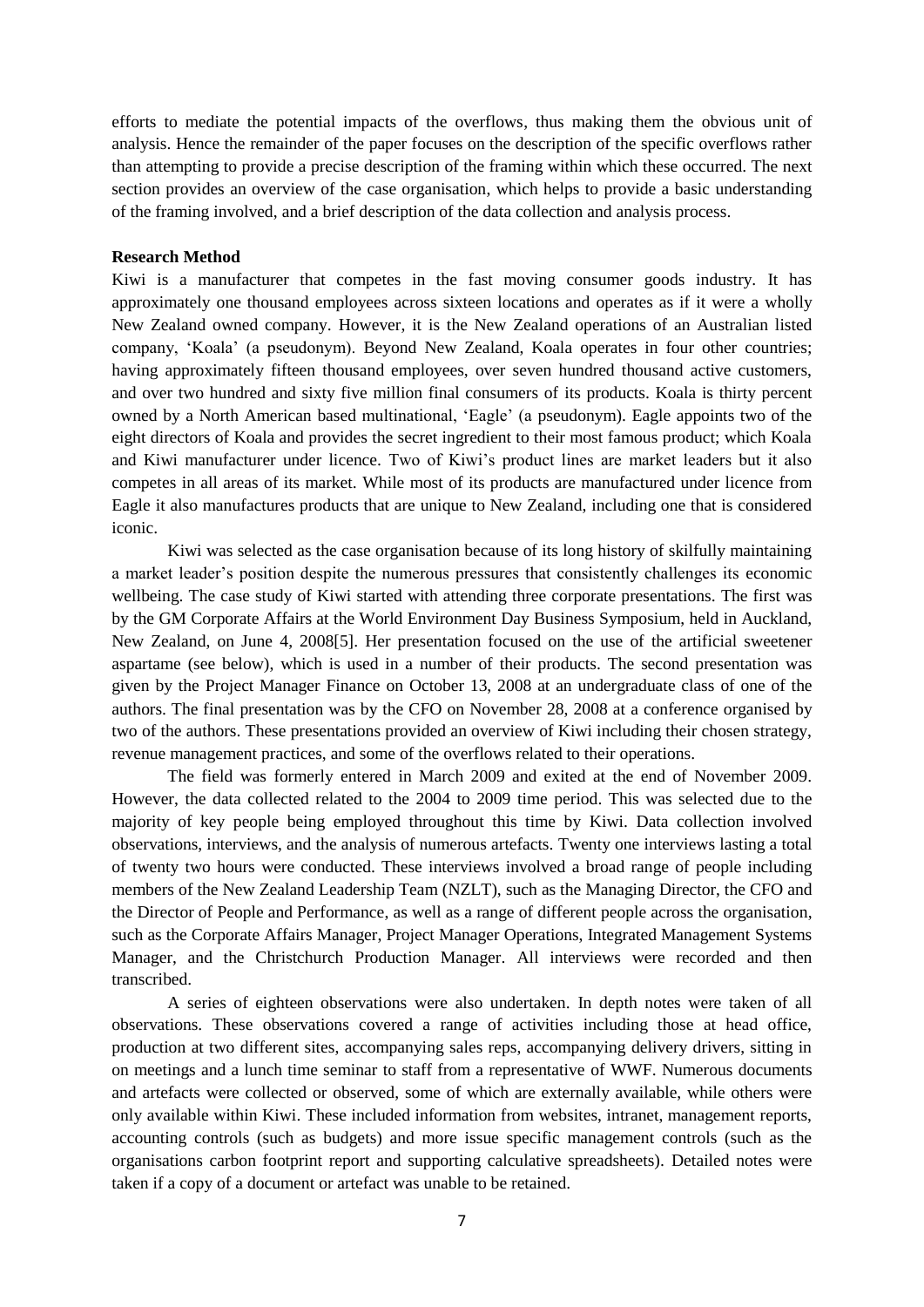nVivo, was used to organise the data to help understand the specific overflows that are detailed in the next section. As the data was collected it was collated, analysed and used to inform the next steps taken in the field. The continuing analysis of the data allowed the identification of gaps in understanding in regards to the specific overflows. Based on the ongoing analysis further topics to be explored and questions to be asked were developed. This involved identifying the most appropriate people to interview and what observations should be undertaken next. As such the data collection and analysis processes were iterative and informed each other [\(Scapens, 1990\)](#page-22-13). This enabled a deep understandings to develop of the situated organisational practices related to the specific overflows and events that took place during the period of investigation. Finally, on November 22, 2010 an hour and a half interview was conducted with the Sustainability Initiative Lead for the South Pacific of Eagle in Sydney, Australia. Given his in depth knowledge of events at Kiwi during the period of investigation, this provided the ideal opportunity to gain further confidence for the validity of the analysis and findings (Ahrens and Chapman, [2006;](#page-20-17) [Vaivio, 2008\)](#page-23-2).

The iterative analysis during data collection allowed the understanding to develop of the strategies Kiwi undertook in relation to 'hot' and 'cold' overflows. In regards to 'cold' overflows the response observed was to use management controls to assist with the navigation of reframing. In regards to 'hot' overflows there are at least three strategies that were possible. The first was to utilise management controls in efforts to cool down the 'hot' overflow in order to make reframing a possibility. The second was to utilise management controls in efforts to dispute the existence of the 'hot' overflow and deny the identity claimed by those trying to establish themselves as a group effected by it. Lastly was to completely ignore the 'hot' overflow. These strategies are utilised to provide structure to the presentation of the findings in the next section.

### **The Management Controls and Overflows of Kiwi**

This section examines four examples of overflows and the strategies adopted by Kiwi to address the pressures arising from them. Before examining the overflows, it is useful to show how Kiwi became aware of them. The data collected suggests that Kiwi utilised many means to identify overflows including gathering intelligence from outside organisations (see the LOHAS example below) or utilising management controls to do so. While it is beyond the scope of the research aim to go into depth in regards to these means, an illustrative example is provided by a metric called 'Estimated Advertising Value' (EAV). EAV was one of the Key Performance Indicators used to measure the performance of the Corporate Affairs Manager. EAV was calculated by an outside consultancy on behalf of Kiwi who counted the number of times they were mentioned in a wide range of media outlets. The count was divided by issue and as to whether the reference to Kiwi was positive, negative or neutral. The Corporate Affairs Manager noted that she only wrote two to three formal press releases a year. She stated that the majority of the mentions made in the media were coming from third parties commenting on Kiwi's activities.

This illustrates that Kiwi mobilised a management control to identify pressure groups and they were aware that pressures arising from these issues had the potential to impact their economic wellbeing. EAV acted on the Corporate Affairs Manager in a way that relates to the ability of management controls to expand and reduce activity [\(Mouritsen et al., 2009\)](#page-22-12). Where negative comments were made around an issue it assisted with constructing the identity of overflows and the related pressure groups. Through identifying pressures that were challenging Kiwi's ability to transact, it acted upon the Corporate Affairs Manager. The result of this may be the Corporate Affairs Manager taking direct action or informing the relevant manager within Kiwi about the need to take action. If the construction of an overflow sufficiently interested [\(Callon, 1986\)](#page-20-12) managers it would result in the expansion of activities through the implementation of a response. The following four subsections give examples of the management controls mobilised at Kiwi to act in activities designed to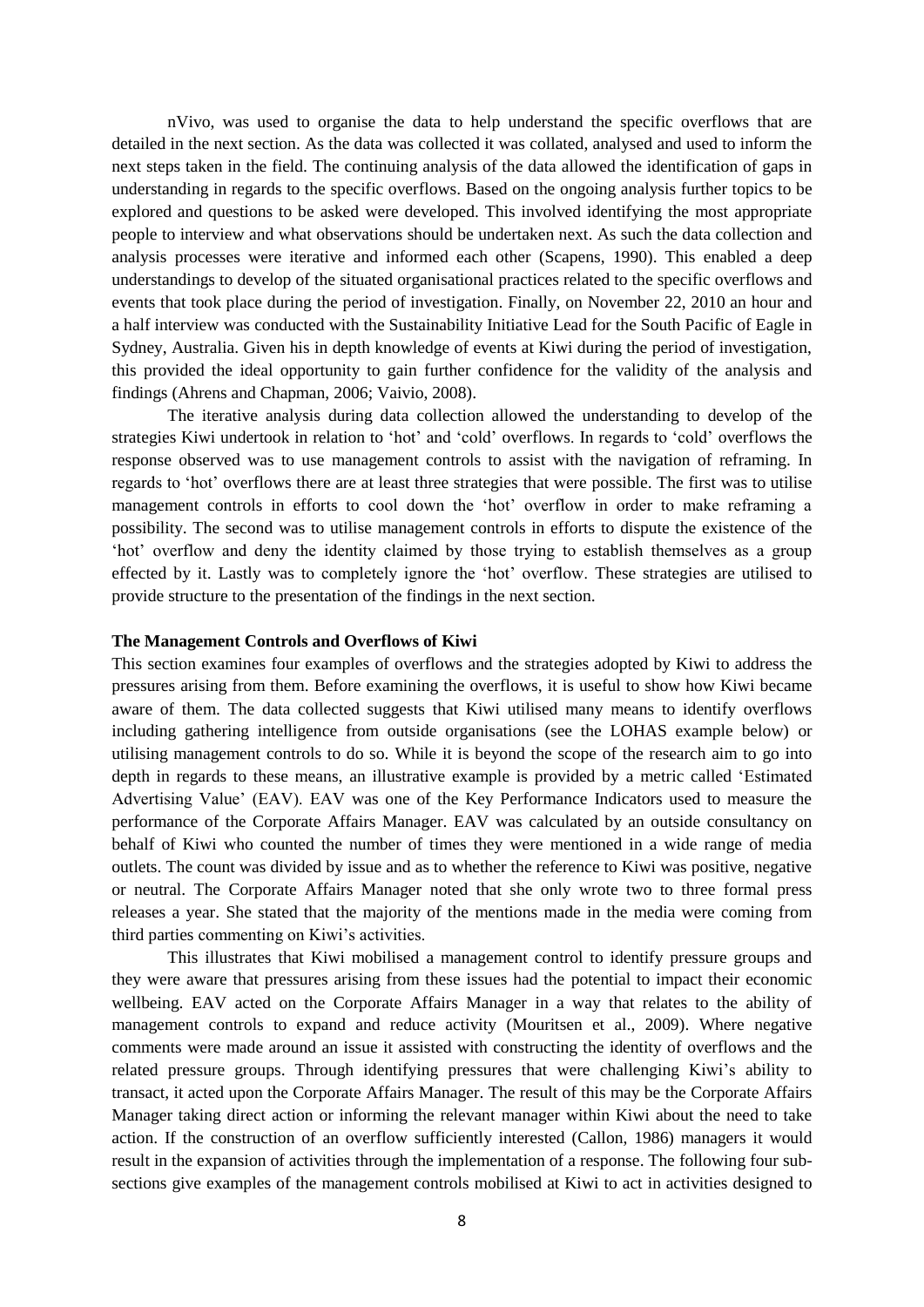mediate the pressures from overflows. These examples demonstrate that a variety of management controls, beyond social and environmental reporting, are enrolled in the situated organisational practices at Kiwi.

### *Cold Overflow for Reframing: Carbon Emissions*

Man-made climate change and the related issue of carbon emissions have been contested topics for a number of years [\(IPCC, 2014\)](#page-21-15). This prompted the New Zealand government to introduce the Climate Change Response Act 2002, which ratified New Zealand's obligations to the Kyoto Protocol. This Act signalled that an uncapped and internationally linked Emissions Trading Scheme (ETS) would be introduced in the future. At that time, many NGOs, such as Greenpeace, and other pressure groups were active in promoting the view that industry should be taking action in regards to reducing their emissions and not waiting until the ETS was introduced. As one of the largest manufacturers within New Zealand, Kiwi came under this pressure.

In response Kiwi's 2006-7 stand-alone sustainability report noted that they would quantify all of their emissions within the coming year (p11). At this time Koala and Eagle had already started calculating their carbon footprints. Further the decision had been made by the NZLT to assign the Project Manager Finance to constructing Kiwi's carbon footprint. In early 2008 the Project Manager Finance started what was expected to be a three month project to calculate Kiwi's carbon footprint and produce a corresponding report for circulation. This project had as its aim calculating the base year results for 2007 and creating a process for constructing future calculations.

This type of artefact has many similarities to traditional accounting controls: it is a type of calculation (Callon and Muniesa, [2005;](#page-20-18) [Jollands & Quinn, 2017\)](#page-21-1). It requires the gathering of data (the summarising of millions of particles of gas into carbon equivalents [\(MacKenzie, 2009\)](#page-22-14)), the assembling of it within a predetermined space that allows manipulations to be performed (the spreadsheets of the Project Manager Finance) and for a new identity to be constructed that can circulate beyond the calculative space (the carbon footprint report).

Collating the required data proved to be problematic and resulted in it taking eight months to construct the 2007 report. During this time the 2008 economic recession took hold and resulted in revenue generating initiatives taking priority. Any actions suggested by the carbon footprint were placed on hold indefinitely. As noted by the Project Manager Finance, it was still seen as a worthwhile project to have undertaken:

"The carbon footprint has given us some answers to a lot of other questions which are coming out of a range of different stakeholders such as environmental groups, governmental groups, regulatory groups, and all sorts of different other groups who are looking for information. We now actually have something that we can refer back to"

This is reinforced by the Corporate Affairs Manager:

"The carbon footprint is an internal measure. But the main people that it has influence on is your external audience. So it's often in peoples thinking that it is the reverse. It's really hard to get people to understand that. So even though all the work to ensure your carbon footprint is measured and right is internal, there is no value to that conversation internally."

Further the CFO referred to the Carbon Footprint as a "hygiene factor". That is, it is necessary, but not sufficient, to be seen to have one in order to be judged by others [\(Latour, 1987\)](#page-21-16) as a company that is healthy in its approach to society and the environment. In essence, the New Zealand government had introduced legislation that objectified man-made climate change and the divergence between the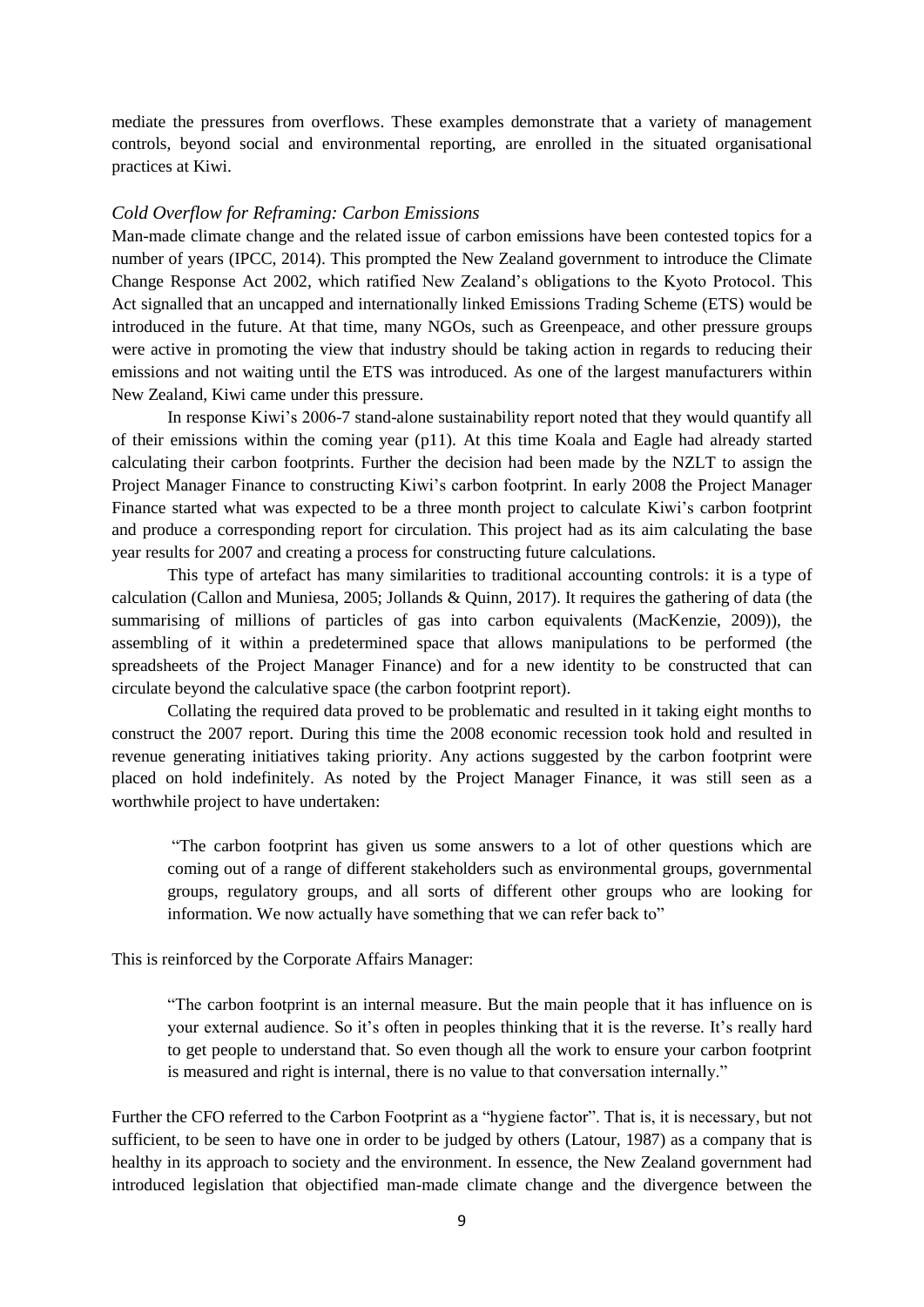mechanism various actors used to quantify and identify this overflow no longer existed due to the carbon footprint becoming the taken for granted calculative device. Kiwi constructed their carbon footprint to demonstrate alignment with the objectified man-made climate change and thereby act upon those that would judge.

At the time of Kiwi calculating their carbon footprint it was not compulsory, albeit that it was the taken for granted calculative device that was expected to be utilised by all in the future. Thus, reframing to include man-made climate change within the time and space constructed for transactions to occur had at this stage not happened. Through mobilising this management control it allowed them to provide 'answers' to any pressure group, such as environmental and governmental groups, while waiting for the reframing to occur. Further, through using this management control to provide 'answers' to pressure groups and thereby constructing proof (albeit form rather than substance) of their commitment to addressing this overflow, Kiwi was in a better situation to be part of the negotiations that the reframing would involve. Representatives of the New Zealand government would often contact Kiwi, as a result of their size and relative importance within the economy, to discuss proposed legislation or initiatives. The NZLT knew that being one of the first big corporates to produce a carbon footprint in New Zealand would make it more likely that representatives of the government would contact them as they finalised the forthcoming ETS scheme. This would allow the opportunity to act upon and influence the process of reframing.

In summary, Kiwi constructed and enrolled a carbon footprint to act as a management control. This management control was mobilised to give the required 'answers' to pressure groups who were advocating that they should be taking action in regards to climate change. The management control allowed them to appear 'serious' about this overflow and thereby acted to allow Kiwi to continue to maintain or alter their activities, in this case to focus their efforts on addressing the effects of the economic recession. As such the carbon footprint and associated report were focused on constructing the organisation as 'knowledgeable' and assisting in efforts to mediate the pressures arising from external groups.

## *Hot Overflow to be Cooled: LOHAS*

Lifestyles of Health and Sustainability (LOHAS) is a social movement [\(Diani, 1992\)](#page-21-17) that, through advocating for a specific type of lifestyle, has implications for large manufacturers like Kiwi. LOHAS are conscientious consumers whose purchases are driven by a set of beliefs focused on healthy living and sustainability ideals. They have been active in utilising social media to advocate for their perspective on how to live[6]. The movement within New Zealand states that the typical New Zealanders' approach to life resonates well with the lifestyle they advocate[7]. As such thirty two percent of New Zealand's population can be categorised as LOHAS, with fifty seven percent of these being female, the greatest concentration (29%) being in the 45 to 54 age group, and typically with an income profile that is increasing over time[8].

LOHAS was first introduced to Kiwi by a consulting organisation (Consult), who at the time had been brought in to assist with the preparation of Kiwi's first sustainability report. As Kiwi's success is based upon their, Koala's and Eagle's marketing efforts, Consult constructed LOHAS as a new market demographic that Kiwi was not aligned with. Within this construction, 'facts' [\(Latour,](#page-21-4)  [2005\)](#page-21-4) were presented that demonstrated that Kiwi's products did not fit the criteria that LOHAS adhere to. This acted on the NZLT through highlighting a pressure group related to an overflow that had the possibility of changing established consumer behaviour. This new market demographic was an overflow, with the potential to place pressure on Kiwi through influencing the purchasing habits of others. If established consumer behaviour changed it would impact upon the resources flowing in and out of Kiwi, affecting their economic wellbeing.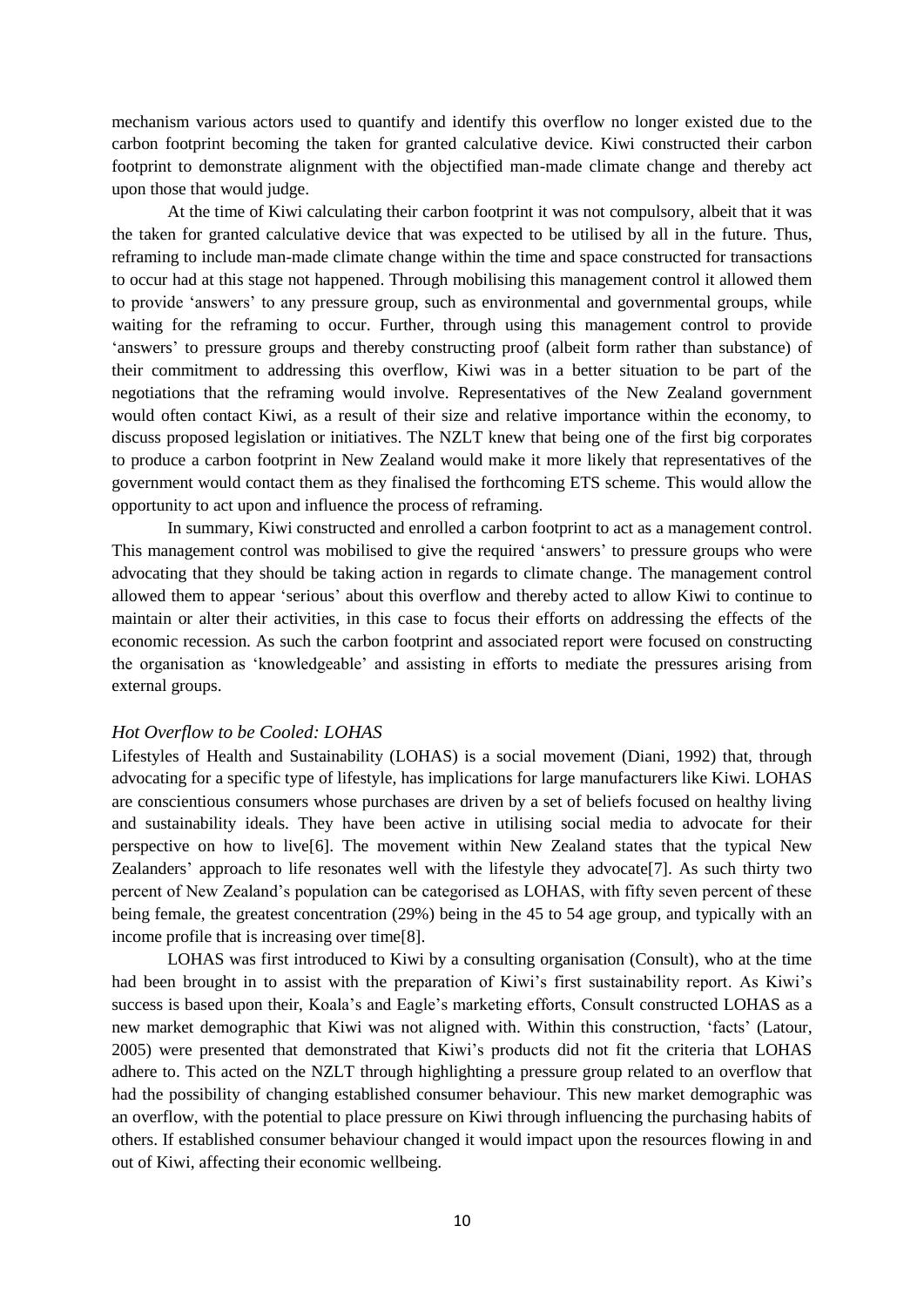The NZLT decided that the best course of action to take to counteract the LOHAS social movement was to try to change their perception of Kiwi's products. This was to be done in a way that associated Kiwi's products with the LOHAS notions of health and sustainability. In so doing the NZLT aimed to make LOHAS into consumers of Kiwi's products. However, this could not be done through traditional marketing routes, such as print and media advertisements, as it could not tap into the specific focus these conscientious consumers have on health and sustainability. Hence, the NZLT decided that they needed to undertake new initiatives that centred on aligning Kiwi with the LOHAS network and thereby attempting to cool this overflow to allow reframing to occur.

These initiatives started by using the services of Consult to provide guidance for a crossfunctional group, the 'Imagineering Team'. Initially this group gathered for 'Blue Sky' meetings aimed at understanding issues related to LOHAS. Initiatives that resulted from the Imagineering Team meetings included changing the sales rep car fleet to more fuel efficient models, switching to an energy supplier that utilised only renewable sources, and initiating public place recycling schemes. All of these actions were reflected in articles published in places like Kiwi's intranet, standalone sustainability report, internal magazine (the importance of which is explained below), and as news items in external media outlets.

An example is provided by Kiwi's enrolment of the Environmental Performance Metric (EPM) focused on waste minimisation. This EPM calculated the percentage of waste created at each production plant that was recycled into other uses rather than ending up in (for example) land fill. The EPM was utilised by Kiwi in steering operations within its production plants towards zero waste. The Production Manager of each plant would calculate this metric and submit it to the NZLT on a monthly basis. The NZLT reviewed the results in order to monitor and manage the process of reducing the amount of waste produced.

This metric has significantly improved over the time period covered by this research including two plants, Christchurch and Putaruru, consistently maintaining levels over ninety nine percent. This was achieved by the use of setting an EPM target that influenced the relevant manager to search for improvement opportunities. For instance, the Christchurch Production Planning Manager found a new supplier of dry waste removal. This organisation now collects the dry waste, which had previously been destined for landfill, and takes it to their facilities where it gets sorted for recycling. As the Christchurch Production Planning Manager notes:

"I can tell you there are tons of stuff that is going through that [recycling] plant, which, had it gone through the normal curb side recycling station, would have ended up in landfill. They do a whole large gamut of stuff that the council don't do."

Kiwi promoted this change through various means including attainment of a packaging award for these two plants from the Packaging Council of New Zealand – an organisation Kiwi helped to establish and which has a NZLT member on its board. The attainment of this award was then published in articles in many of the major New Zealand daily newspapers, as well as being written about in Kiwi's internal magazine.

Another initiative undertaken was to align Kiwi with a number of other organisations that they perceived would appeal to this pressure group. For example, Kiwi aligned itself with 'Keep New Zealand Beautiful', a group focused on reducing pollution. Kiwi began to give staff time off to participate in a Keep New Zealand Beautiful organised litter abatement event. Kiwi gave each volunteering employee a back pack, with the branding of one of Kiwi's products on it. The contents of this bag included snack food, a rubbish bag, a recycling bag, plastic gloves, some of Kiwi's products, and a t-shirt with both Kiwi and Keep New Zealand Beautiful branding on it. The Corporate Affairs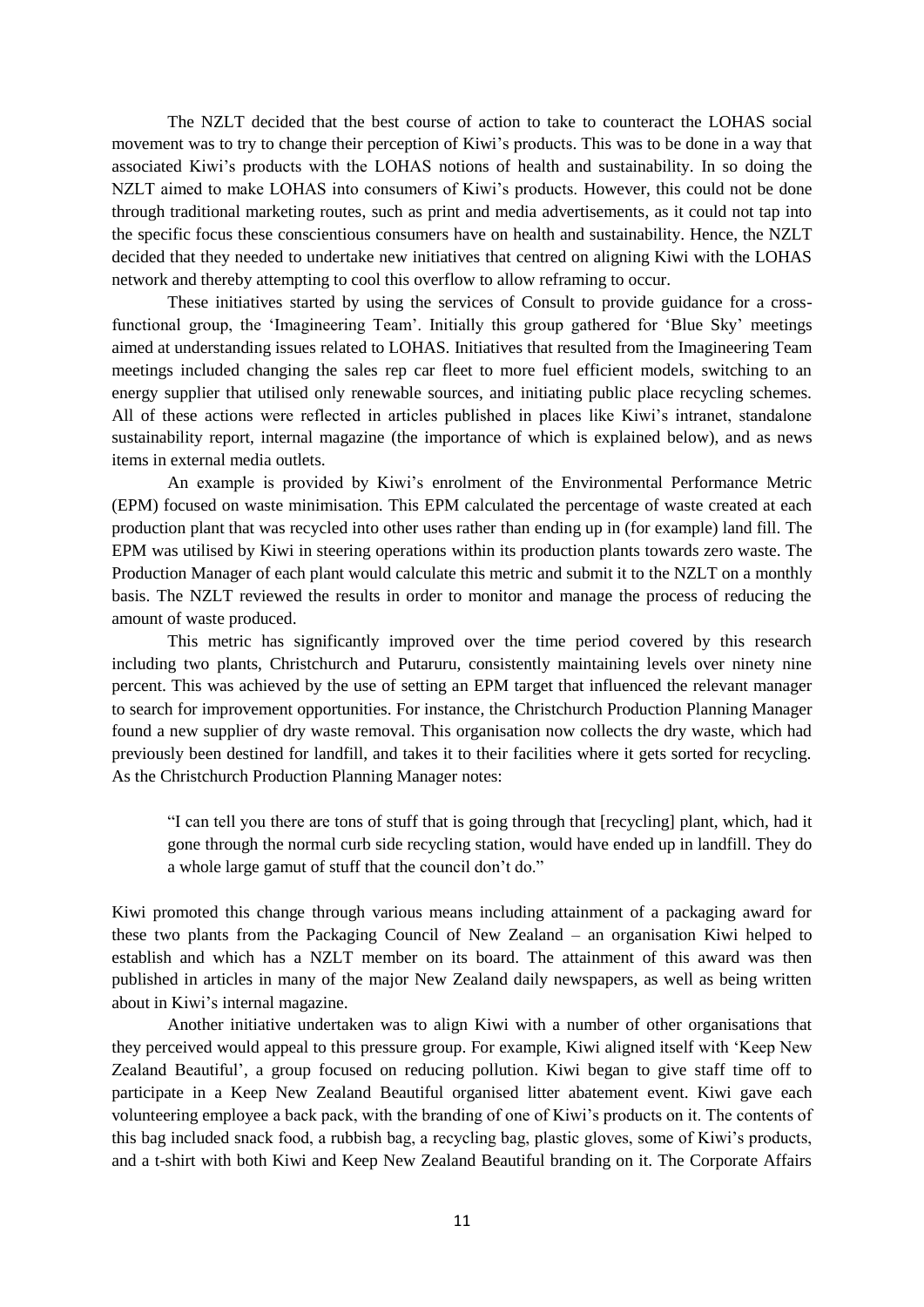Manager stated that the event resulted in around two hundred and fifty volunteers from across Kiwi who collected around one thousand bags of rubbish from public areas throughout New Zealand.

Hence, there were large numbers of Kiwi staff in highly populated areas of New Zealand, dressed in Kiwi branded clothing, carrying a bag with Kiwi product branding on it, and seen to be removing litter. The NZLT decided not to perform the litter abatement around the industrial area where Kiwi's buildings were situated but rather in highly populated areas, with large traffic flows, such as the waterfront of the eastern suburbs of Auckland. The branding chosen to appear on the bag was one that specifically fits within the range of Kiwi products that were being promoted as healthy to appeal to LOHAS and thereby designed to act upon anyone that passed by. Having Kiwi staff in highly populated areas of New Zealand, dressed in Kiwi branded clothing, carrying a bag with Kiwi product branding on it, and seen to be removing litter is about constructing a specific 'account' of the organisation that would appeal to LOHAS.

Beyond this event, Kiwi positioned a couple of its product ranges to maximise the potential for LOHAS to make an association between the products and their lifestyle choices. For example, one product was used to sponsor New Zealand's most iconic sports teams. During the television coverage of the sporting event members of this team can be observed using this Kiwi product. The same product was utilised for sponsoring a number of New Zealand athletes who were about to compete at the 2008 Beijing Olympics.

These initiatives were promoted through many channels including local media and Kiwi's internal magazine. An example is found on page seven of the July / August 2008 issue of the internal magazine, available via Kiwi's intranet and through the distribution of hard copies, where two interrelated articles focused on a product range being promoted as healthy. The first of these articles provides an overview of one of the athletes representing New Zealand in the forthcoming 2008 Beijing Olympics. The second article overviews how one of Kiwi's products, aimed at fitness minded consumers such as athletes, is being used to sponsor the athlete from the previous article. The article explains the benefits this product may have for sportspeople such as high performing Olympic athletes, thereby linking Kiwi and its products with fitness and the Olympics. In turn they were distancing themselves and their products from other overflows, such as links between Kiwi's products and obesity (see below), that may counteract their efforts to appeal to LOHAS.

In summary through situated organisational practices Kiwi constructed and enrolled a number of management controls aimed at constructing their products as those suitable for LOHAS. Some of these management controls were in relation to making calculations and adjustments within the organisation, such as the EPMs. Others were more externally focused, such as the packaging award. What they all had in common was that they were mobilised as a means to try to reduce the pressures from an overflow, thereby safeguarding Kiwi's economic wellbeing. Kiwi also altered some of their activities, be it reducing waste from production or swapping electricity providers. However, the activities that they changed allowed them to maintain their core activities which were focused on manufacturing and selling their products. Further, Kiwi's aim was to increase their profitability through increasing their sales. Hence these activities were designed not only to cool the overflow but also to produce a reframing whereby LOHAS went from being a pressure group into being enrolled as customers. While some of these management controls were more like accounting controls, such as the EPM, others were less so, including branded clothing and bags. However, reflecting on the performative understanding of management control provided by [Jollands et al. \(2015\)](#page-21-9) shows that each was enrolled to construct an account of Kiwi as a 'knowledgeable' organisation whose actions aligned with those seen as desirable by LOHAS.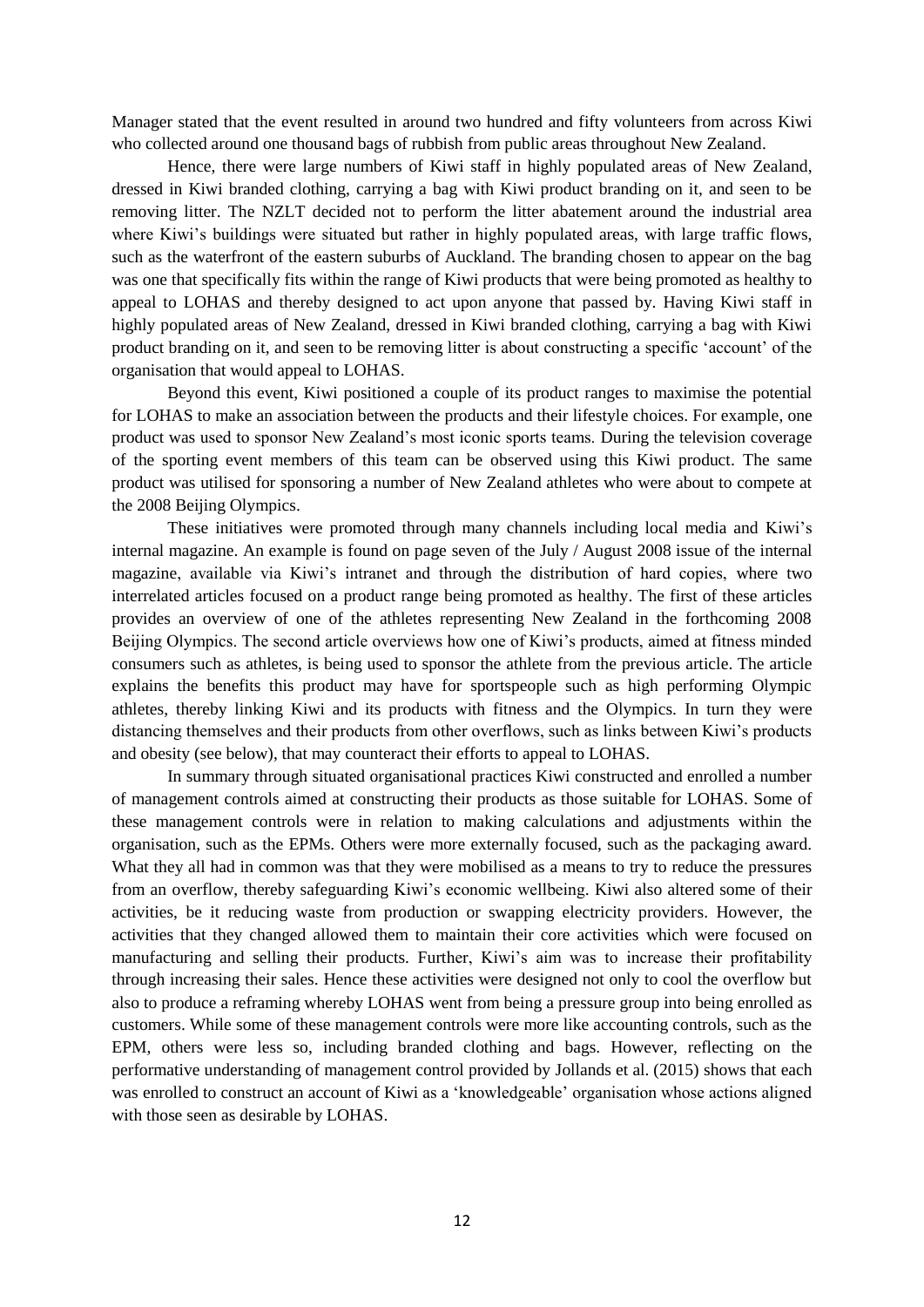## *Hot Overflows to Dispute: Aspartame and Obesity*

Kiwi's efforts in relation to the aspartame and obesity overflows predated the period covered by the research, continued through the period covered, and are still ongoing. Aspartame is an artificial sweetener utilised in many products as a substitute for sugar. Concerns have been raised by a number of pressure groups who argue that it causes or contributes to a wide range of health issues[9]. Obesity is a growing issue within New Zealand[10] with many pressure groups claiming that the high levels of sugar consumption is a leading cause.

Aspartame is utilised within a number of Kiwi's products and the Director of Sustainability Value Chain Initiative for Eagle commented that "[the wider Eagle network] buys something like 4% of the worlds' sugar, which is a hell of a lot of sugar". Kiwi has been implicated in the issues surrounding both of these overflows with the resulting pressure threatening their economic wellbeing through changing the framing that they transacts within. For example, with aspartame the effect could be legislation being passed that rules this ingredient isn't safe for use, meaning Kiwi would need to withdraw a number of its products. An example in relation to obesity could be the introduction of a sugar tax that would significantly increase the price of Kiwi's products, potentially driving down demand for them.

The analysis of the data suggests that these are overflows that Kiwi actively and aggressively takes measures to dispute the existence of. Further, while these two overflows are in many respects different issues Kiwi deliberately draws links between the two in order to dispute them both individually and collectively. This can be seen in relation to the World Environment Day Business Symposium where the GM Corporate Affairs devoted her entire speech to these issues. This was in contrast to the other invited speakers who concentrated on outlining how their organisations were addressing aspects of the environmental impacts caused by their operations. In her speech the GM Corporate Affairs outlined the grounds upon which Kiwi disputed these overflows. Specifically in relation to obesity, Kiwi's efforts have been centred on promoting the products within their extensive range that are seen as healthy (see also LOHAS above) and at the same time urging their consumers to act responsibly when using their products. In relation to aspartame Kiwi's efforts have centred on providing scientific 'facts' [\(Latour, 2005\)](#page-21-4) that argue for the safety of aspartame. In relation to both, Kiwi's response has been to dispute not only their existence but also the means by which pressure groups are measuring them.

The initiatives used by Kiwi have been publicised through many different channels. These include, in relation to obesity, the voluntary placement of RDI (recommended daily intake) details on product labels to demonstrate that they are assisting their consumers in making informed decisions. Also within their internal magazine they commissioned articles by a registered dietician for each of the six issues in 2008. In an excerpt from the July / August issue the registered dietician noted:

"Aspartame (Nutra-sweet or Equal) is a safe, non-nutritive sweetener used in many diet foods (including diet drinks) in place of sugar. It provides a sweet taste without any calories (energy) and therefore provides a good option for those who are trying to reduce their energy intake to maintain or lose weight. There has been a lot of media coverage on aspartame in the past 12 months. Some true, some far from the truth. It seems to be a topic on which everyone has their own agenda, regardless of the scientific facts. The agendas gaining the most media attention are political and commercial – not scientific."  $(p6)$ 

From this we can see that Kiwi has enrolled the dietician to actively dispute the overflow related to aspartame. Also we see the first example of how Kiwi links the overflow of aspartame to that of obesity through promoting the former as a solution to the latter. The article then deals with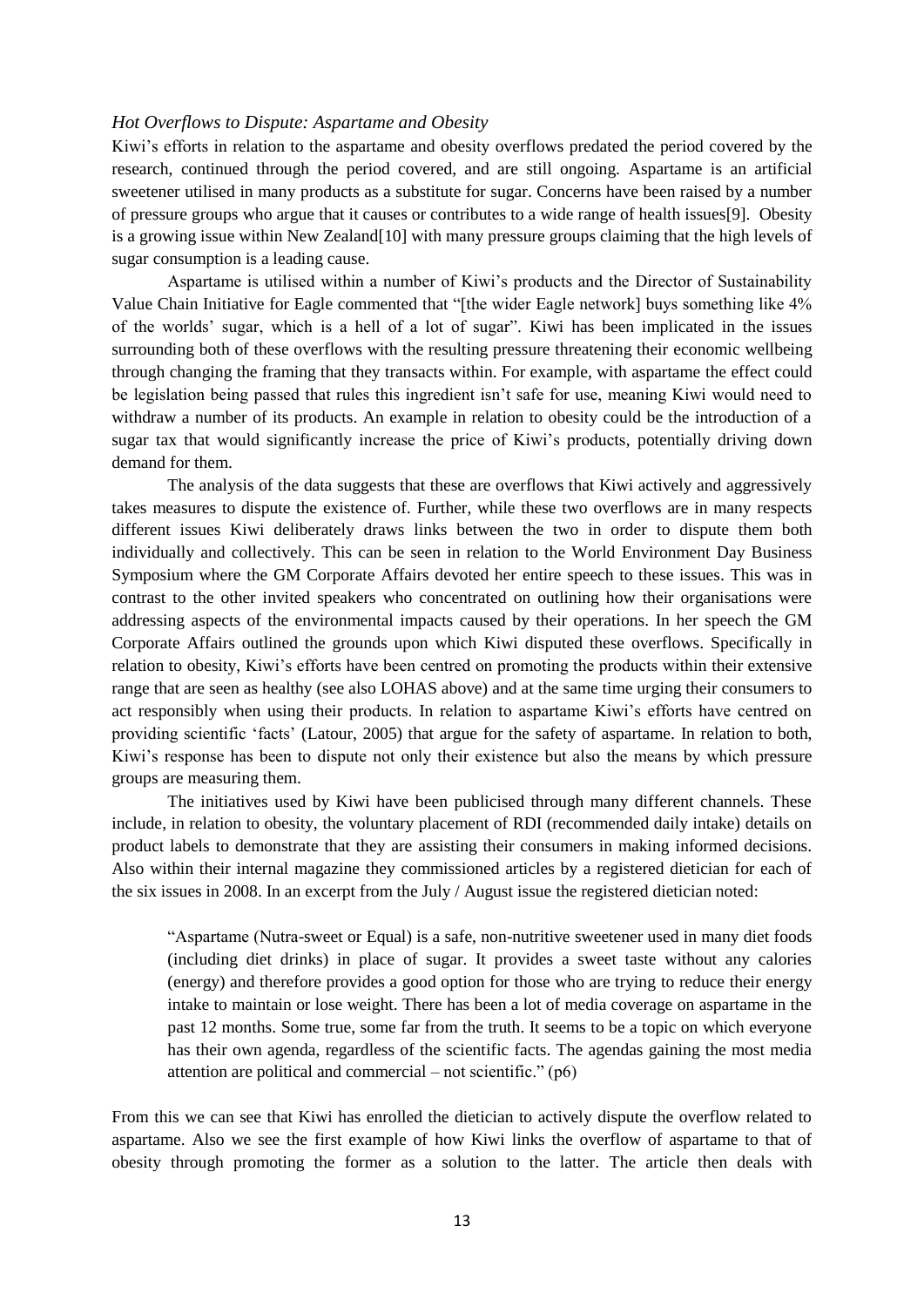"commonly held myths about aspartame (put forward on multiple popular websites by anti-aspartame campaigners without substantiation)" (p6). It continues with:

"The most unfortunate thing is that the smear campaign against aspartame is one that is potentially harming New Zealanders. In the midst of an obesity epidemic, products sweetened with non-nutritive sweeteners such as aspartame are a sensible part of the solution, yet people are being falsely told they are not safe. Robust research published in credible, peer reviewed scientific journals confirm the safety of aspartame and studies show that consuming products sweetened with aspartame is an effective part of a weight management plan." (p6)

Thus, in this article the safety of aspartame is aligned with efforts to overcome obesity through the use of products, such as those produced by Kiwi, that use this artificial sweetener. Finally the article concludes with the "facts on aspartame" (p6) which is centred on proving its safety and includes a reference to a website run by the New Zealand government where the reader is able to obtain "accurate information" (p6).

This article is followed up in the next issue, September / October, where the dietician presents "Aspartame – Facts  $\&$  Fiction" (p6). The article overviews how, in conjunction with the New Zealand Nutrition Foundation, Kiwi funded the trip to New Zealand of "one of the world's leading experts in aspartame" who "was the lead author on a recent major review of all of safety research related to aspartame" (p6). The article outlines how this review, published in the journal *Critical Reviews in Toxicology*, summarises the findings of over five hundred studies. It focuses on some of the specific findings of the review and then the dietician notes the following regarding this expert's trip to New Zealand:

"Having sat in [the expert's] seminars to health and nutrition professionals I remain frustrated at the lack of balance and misinformation that continues to surround this beneficial ingredient, and urge you question anyone who believes that it is anything other than safe. In my experience you will most likely find that their opinions are based on shaky foundations. I hope that this helps clarify the scientific facts about aspartame so that we can all make fully informed choices about their consumption of aspartame sweetened foods in future" (p6).

Again aspartame is constructed as safe, thus disputing the overflow, and linking this with the positioning of Kiwi as an organisation whose actions, through the use of this ingredient, is aligned with addressing obesity. The aim of these articles is explained by the Internal Communications Officer, whose job it is to produce the internal magazine, who notes:

"My objective at first is to actually give people [who work at Kiwi] information that they could use in those BBQ conversations when someone says 'oh you're causing obesity and all the rest of it'. So we've got a whole bunch of stories that we published throughout the last couple of years that actually talk about all the good things that we are doing."

Thus the internal magazine is designed to keep people within Kiwi informed and allow them to participate in the wider discussions around aspartame and obesity, even if these conversations are with their work colleagues and wider circle of acquaintances. This is reinforced by the Director of People and Performance:

"What you do want are your employees to be brand advocates. So for that to happen you need to make sure that the employees understand what we're doing and understanding what our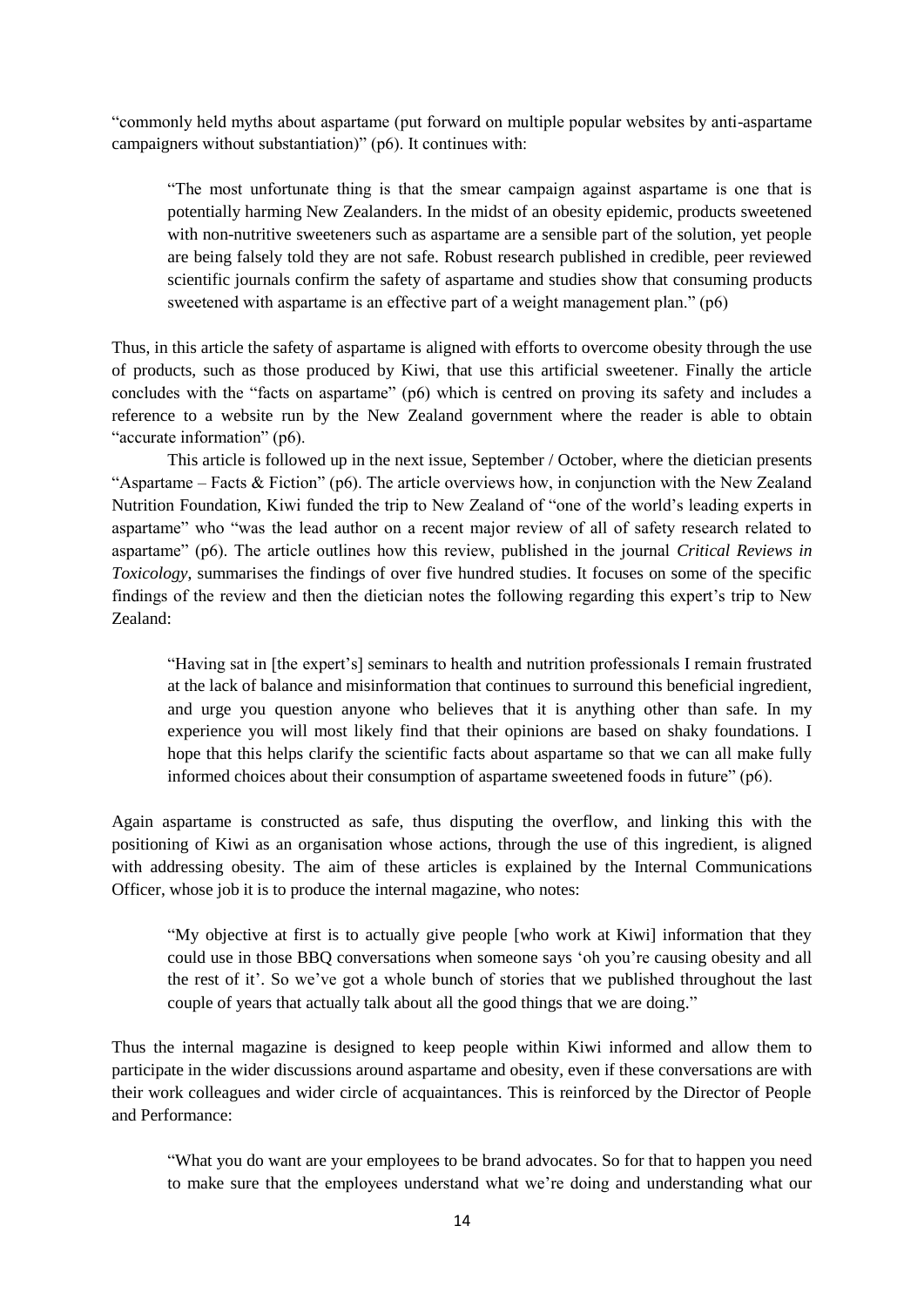strategy is. That way they understand what our objective is and what our time frames are underneath it."

However, Kiwi is also aware that the internal magazine has a wider audience beyond those that are employees. As the Internal Communications Officer noted:

"So, well it goes internally but just by the very nature of it being on a paper document we realise that it probably goes to places we'd rather it didn't like competitors and such and so it is a public document and able to be quoted."

Kiwi can print articles within its internal magazine knowing that it is monitored by a wider audience including pressure groups related to specific overflows. As with the carbon footprint, while this magazine may look like it is solely internally focused, one of its main aims is to act beyond the confines of Kiwi. It achieves this through acting upon employees to make them advocates to those that are not part of Kiwi as well as through circulating beyond the confines of Kiwi in an attempt to act upon and influence other readers.

In summary, through situated organisational practices Kiwi constructed and enrolled artefacts, such as RDIs and the internal magazine, as part of their efforts to dispute these overflows. These artefacts were utilised to provide an 'account' that presents 'facts' [\(Latour, 2005\)](#page-21-4) aimed at not only disputing the existence of these overflows but also to undermine and trivialise the means by which pressure groups measure their existence. Again, with reference to the performative understanding of [Jollands et al. \(2015\),](#page-21-9) these artefacts, with the 'accounts' they contain, can be labelled as management controls. These management controls are enrolled into Kiwi's efforts aimed at allowing them to continue making products in the way that they always have and thereby protecting its economic wellbeing. These efforts include enrolling actors, such as the dietician, a New Zealand Government website, the aspartame expert, and more than five hundred research articles, to provide the means to strengthen their arguments against attacks [\(Latour, 1987\)](#page-21-16) from the very pressure groups they aim to dispute. These actors are all reflected within the 'accounts' that Kiwi then construct with the management controls aimed at disseminating these in order to produce specific effects. Within this process they utilise a tactic of setting the two overflows against one another in order to show that in disputing Kiwi's position on one of the overflows a pressure group is contributing to the existence and impacts of the other. Thus, their strategy can be summarised as one of challenging the legitimacy of pressure groups that try to claim to be affected by these overflows. However, returning to the continuation of this overflow over time, this strategy focuses on maintaining the state of controversy [\(Callon, 1998\)](#page-20-0) in order that Kiwi may continue to utilise these ingredients while the disputes are entangled within the politics of difference [\(Callon, 2007\)](#page-20-1).

# *Hot Overflows to be Ignored.*

The final potential response to a 'hot' overflow is just to ignore it. In some circumstances an organisation may have very good reasons to do this. Rather than allowing the pressure group to gain momentum through acknowledging their existence the organisation may instead minimise the exposure they are given through ignoring them. In this way the "logic of repetition thus prevails over that of the production of differences" (Callon, [2007, p. 158\)](#page-20-1).

In terms of this response at Kiwi it was not observed during the data collection process, which included a substantial search of the internet to gain an understanding of what overflows existed. This is not an issue given the focus of the research. Ignoring the overflow implies not undertaking any new initiatives, which would also mean that it is highly unlikely that any management controls would have been mobilised. However, this tactic has been discussed in some depth by [O'Dwyer \(2002\)](#page-22-7) and still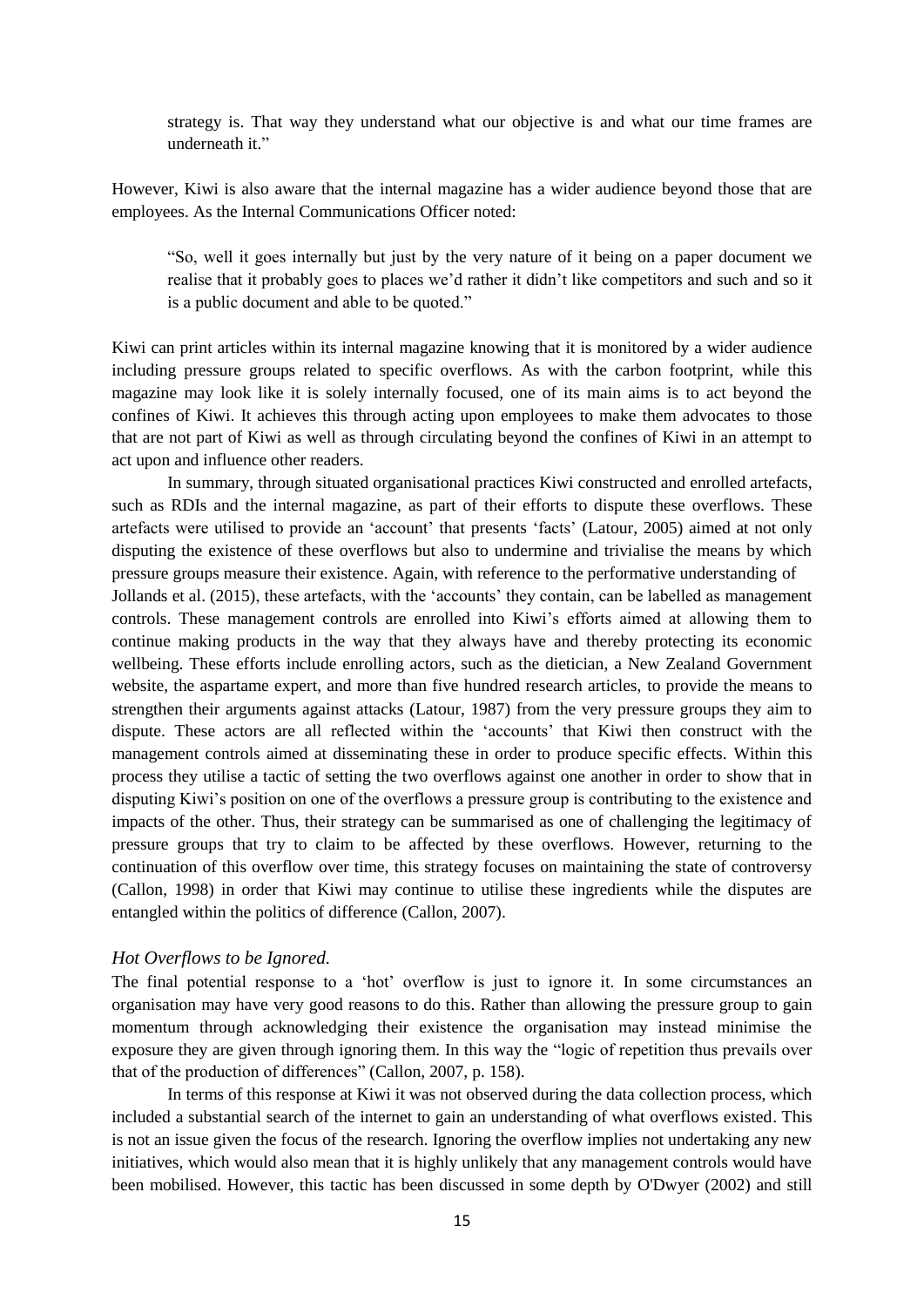remains an interesting area for future research. The next section provides further discussion of our findings.

### **Discussion**

The paper started by questioning whether social and environmental reports are the main means that an organisation uses to mediate the pressures that arise from overflows. Given the ongoing, constant and emergent nature of overflows it questioned whether other management controls were mobilised in the efforts to mediate these pressures. A collective examination of the episodes above illustrates that while Kiwi's sustainability report was mobilised within their efforts to mediate these pressures it was only one amongst many different management controls. With reference to the performative understanding of management control provided by [Jollands et al. \(2015\),](#page-21-9) the data above shows that a broad range of artefacts were mobilised in the attempts to mediate the pressures that arise from overflows. These artefacts were mobilised in a way that can be labelled as an 'account' in that they aimed to provide information for decision making to those external to the organisation. As shown in the section above, an internal magazine, a branded t-shirt or RDI labels can equally be seen to be enrolled to convey specific information to decision makers as a budget, a social and environmental report or any other accounting control. It would therefore be remiss to write these artefacts off as merely part of public relations activities and reminds us that accounting is but one flow of information within and beyond an organisation [\(Llewellyn, 1994\)](#page-21-18). Hence, moving beyond a narrow focus on social and environmental reports may also require a broadening of our understanding of what organisations utilise as management controls. The performative understanding provided by [Jollands et](#page-21-9)  al. (2015) is of assistance in this regards as it focuses the researcher on whether an artefact is being utilised as a type of 'account' rather than bringing in *a priori* assumptions or categorisations.

While the evidence above shows that management controls may be utilised in relation to the mediation of pressures that arise from overflows, there is scant literature that addresses this area. Hence, the above case study of Kiwi is used to demonstrate and provide some evidence about how organisations utilise other management controls rather than just their social and environmental reports. However, in demonstrating this only initial evidence is presented as is required to show the breadth of artefacts that are utilised. As such there is a need for future research to build upon this initial breadth of evidence to provide the much required depth of understanding, including how these artefacts interact with, support and go beyond the use of social and environmental reports. This will include the need to address how these management controls, including social and environmental reports, act upon the pressure groups and in turn the framing within which the organisation operates. In so doing it will contribute to addressing the lack of knowledge around how they are received by those outside of the organisation [\(Tregidga et al., 2014\)](#page-22-5).

It is worth noting that undertaking this type of research will come with many challenges, particularly given that the use of these management controls occur within a complex and messy context where linear relationships may not exist. For example, while having Kiwi staff in highly populated areas of New Zealand, dressed in Kiwi branded clothing, carrying a bag with Kiwi product branding on it, and seen to be removing litter is about constructing a specific 'account' of the organisation, tracing how this acts upon those passing by will be difficult for the researcher. Another example is that bringing to New Zealand a leading expert in aspartame and using the internal magazine to highlight this has no guarantee of 'success' in constructing their perspective as 'facts'. That is, even though the Internal Communications Officer undertook this strategy based on the internal magazine reaching "places we'd rather it didn't", for the researcher tracing where it ends up and the effects that it creates is beset with problems.

Despite these issues it is undoubtedly a rich area for the social and environmental accounting researcher to pursue. A starting point for this is to note that "control systems [are] increasingly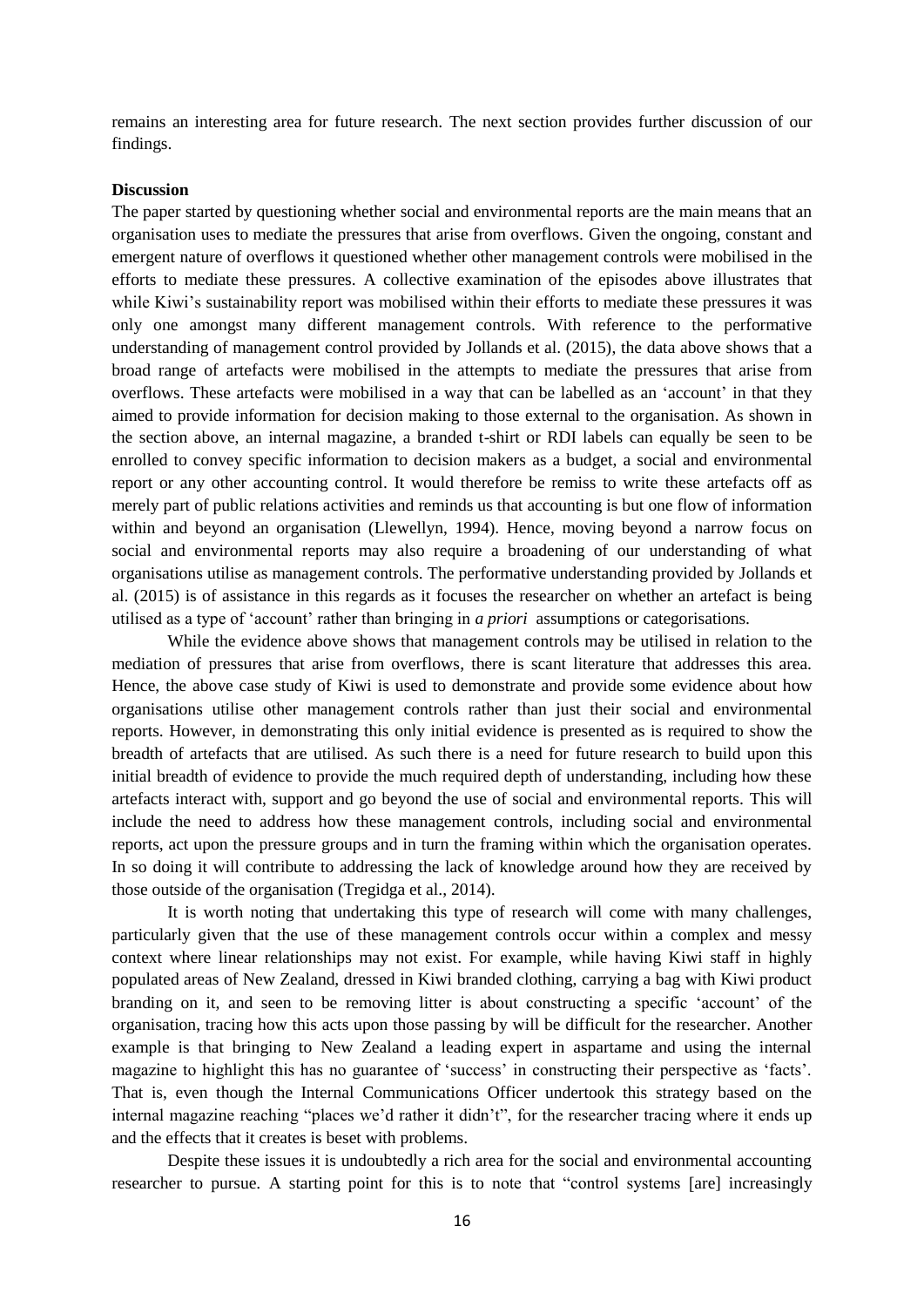required to operate across organizational boundaries" (Otley, 2016, p. 45). Some research has begun to examine this, with specifically the inter-organisational literature having shown that "in contrast with some formulations of management control [...] inter-organizational relations place not only the firm's own but also the partners' activities as objects for management and control" [\(Mouritsen et al.,](#page-22-15)  [2001, p. 221\)](#page-22-15). This suggests that a progression from the inter-organisational research is to examine other things that become the objects of management and control, such as the pressures arising from overflows. There seems much that could be gained by drawing further connections between the management control and social and environmental accounting literatures in order to develop new understandings and knowledge of the situated practices within different organisational contexts. This is particularly relevant given the seriousness of the issues examined by (or which provide the context to) much of the social and environmental accounting literature.

Examining the specific episodes highlights other insights. In relation to the carbon overflow, it was of interest that the Project Manager Finance stated that the carbon footprint was being utilised to give answers to questions that were being asked by pressure groups. The carbon footprint allowed Kiwi to internalise and quantify this overflow within the organisation [\(Hines, 1988\)](#page-21-12) and demonstrate, in a very technical way, to these pressure groups the 'commitment' that they had made to this issue. Kiwi was utilising the carbon footprint to construct itself as a 'knowledgeable' and 'active' organisation in regards to climate change and thereby gain legitimacy for itself. However, the Corporate Affairs Manager commented that the carbon footprint only had external value rather than internal value, which does not capture the whole story. The value from this management control is through it acting to mediate pressure of a specific overflow. This allowed the internal activities of Kiwi to continue as they were and is what led to the CFO labelling it as a 'hygiene factor'. This highlights that the decision over Kiwi being a contributor to or antagonist towards addressing issues over man-made climate change resides with others [\(Latour, 2005\)](#page-21-4). This concern for how an organisation enrols the support of others has been the focus of the social and environmental accounting literature, which has studied it from a variety of perspectives including those mentioned in the literature review. It would seem that the variety of perspectives drawn upon in this literature may be useful in highlighting broader understandings of the way in which management controls are utilised in practice.

The LOHAS overflow episode also highlights some additional insights. The first is that it allows for some empirical flesh to be added to Callon's [\(1998,](#page-20-0) [2007\)](#page-20-1) notion of overflows and framing[11]. It is helpful to return to the point made above that any specific organisation may become influential within the framing but due to the vast numbers of actors involved it will never be able to absolutely control how it is constructed. LOHAS has emerged as a reaction to the vast number of products on the market that they deem to be unhealthy or at odds with a sustainable planet. This results in new purchasing patterns that are within different framings with different actors involved. As LOHAS influence more people's purchasing patterns they become an overflow for the original framing and the actors this still contains. What is of interest here is that it was sufficient for Consult to provide 'facts' about this and for the NZLT to accept these as reflective of truth for this to become a taken for granted overflow. What is important is not whether these 'facts' reflected certainty or whether this overflow actually existed but whether the NZLT accepted this to be true. Thus overflows may arise for any given framing through the changing preferences, perceptions and motivations of those involved rather than as a direct result of any actions taken by a specific actor within the framing. As changing preferences, perceptions and motivations are not easily discerned (Latour, 1986) the NZLT may have been comfortable to act based on the 'facts' provided rather than searching further for the existence of this overflow.

Related to this is how management controls were mobilised to act upon this group that was 'out there'. Of interest were the attempts to align Kiwi with other networks, such as Keep New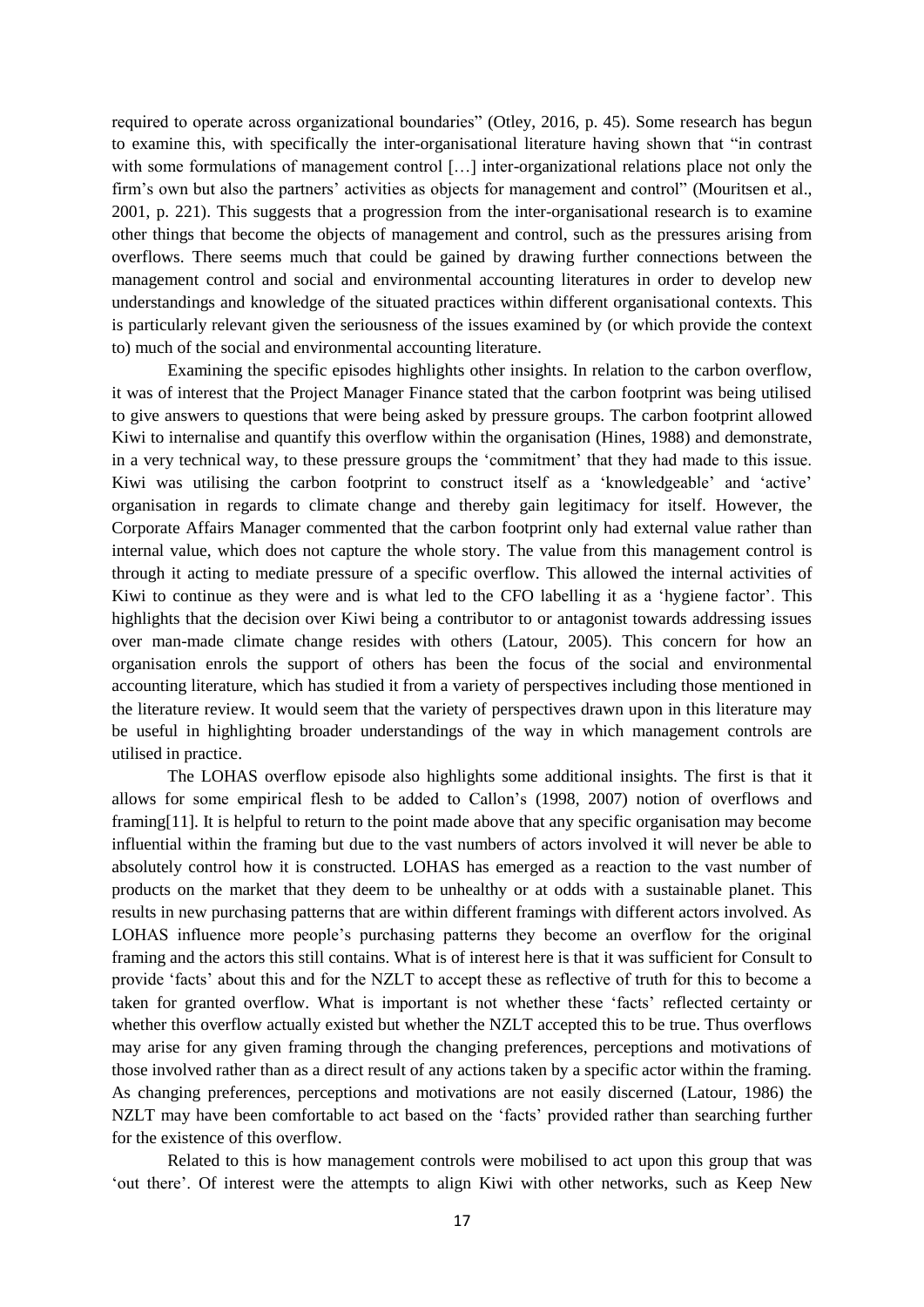Zealand Beautiful. These types of actions are a common focus of research within the social and environmental accounting literature [\(see for example Deegan and Blomquist, 2006;](#page-21-19) [Neu et al., 1998\)](#page-22-16). However, the social and environmental reports that Kiwi produced [12] did not seem to feature prominently within these situated practices. Adding to this is the finding that the networks that Kiwi attempted to align itself with were previously pressure groups for them or had the potential to become a pressure group, as was the case with Keep New Zealand Beautiful. Hence this tactic involved working with pressure groups that they deemed could be managed and controlled in attempts to overcome other pressure groups that could not.

The final two overflows, aspartame and obesity, also provided some new insights. One is in relation to how the concepts of cold and hot overflows [\(Callon, 1998\)](#page-20-0) were utilised to provide a basis to present episodes in relation to specific overflows. The use of these concepts enabled us to present, in a manageable and understandable way, the messiness and complexities of the events that unfolded at Kiwi over time. However, these two overflows were presented together to illustrate connections that were constructed between these overflows as a tactic to dispute both. We should also note that any actions that were presented in a specific episode should not be viewed as necessarily solely relating to that overflow. For example the associations made with the Olympic athletes in trying to appeal to LOHAS could also be seen to be part of the attempts to distance Kiwi and its' products from the obesity overflow.

One final insight provided by the aspartame and obesity overflows is in relation to how Kiwi mobilised management controls to produce effects that would disrupt and dispute the very existence of these overflows [\(Callon, 1998, p. 263\)](#page-20-0). In essence this strategy was about distancing the arguments of the pressure groups from the economic framing by problematizing them as political. Hence, this engagement may not aim to pacify [\(Christensen and Skaerbaek, 2007\)](#page-20-9) but rather to delineate the overflow as 'political' rather than 'economic' and thereby provide justification for maintaining the framing as it is [\(Callon, 2010;](#page-20-14) [Jollands & Quinn, 2017\)](#page-21-1). It appears that Kiwi, Koala, and Eagle are all still currently being 'successful' with this strategy as these are still ongoing overflows for them[13]. This again resonates with much of the social and environmental accounting literature.

These insights suggest that future research should seek to embrace the complexities and messiness of practice and allow for the possibility of becoming surprised [\(Mouritsen et al., 2010\)](#page-22-17). This requires taking a no *a priori* stance [\(Latour, 2005;](#page-21-4) [Law, 1992\)](#page-21-14) as to what artefacts may be enrolled to act as a management control rather than focusing on a specific control, such as the social and environmental report. This would allow future research the opportunity to uncover new candidates [\(Mouritsen et al., 2010\)](#page-22-17) for management controls that are mobilised in an organisations' efforts to mediate the pressures that relate to an overflow. Further, this may allow for more connections to be drawn between the management control and social and environmental accounting literatures, providing for a more nuanced understanding of situated organisational practices.

This broader examination of management controls in relation to overflows can be contrasted with the disturbances, kicks or jolts in Laughlin's (1991) model of organisation change[14]. Rather than being sudden disturbances, kicks or jolts, the overflows examined above were more pervasive, ongoing, and the result of a large amount of effort by pressure groups. The responses to them could be seen as situated, everyday practices rather than crisis management. This demonstrates that from a performative perspective, change is constant, ongoing and distributed [\(Quattrone and Hopper, 2001\)](#page-22-18) and that organisations must work hard to create relative stability for themselves. Increasing our understandings of situated organisational practices may open up the potential for social and environmental accounting researchers to contribute knowledge that assists with the changes demanded by sustainable development (Bebbington, 2007). This could be through, for example, providing new avenues for workplace activism [\(Ball, 2007\)](#page-20-7) or providing understandings that make the practices of shadow accounts [\(Collison et al., 2010\)](#page-20-19) more effective. Such opportunities would overcome the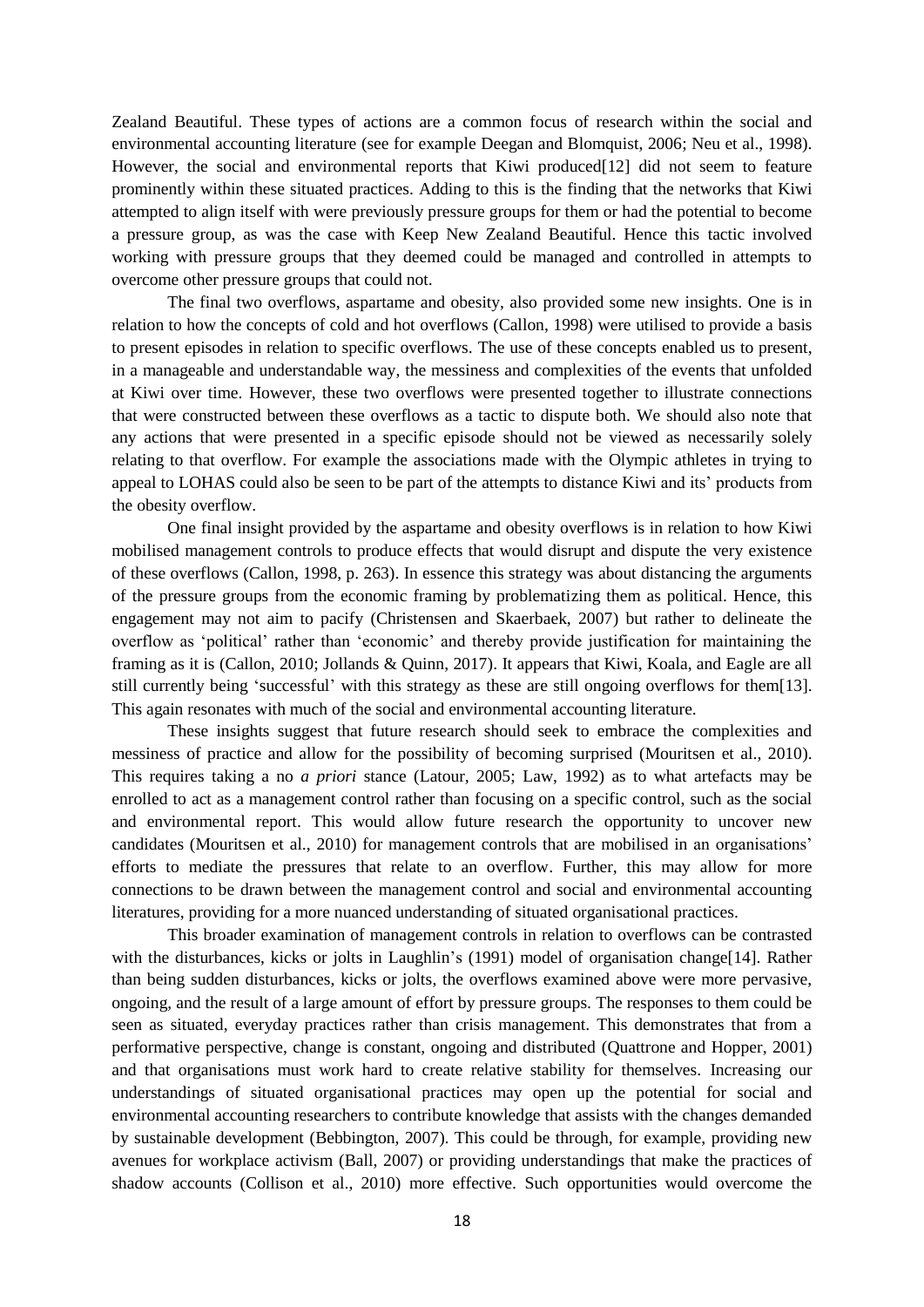limitation that is common in the social and environmental accounting literature, which is also the case for this research. That is, the engagement with those that are placing the pressure on organisations to change would allow the development of knowledge over which management controls are seen as important, including the social and environmental reports [\(Tregidga et al., 2014\)](#page-22-5). The following section concludes the paper with some final remarks.

### **Conclusion**

This research set out to examine how organisation members' mobilise management controls, other than reporting, in their attempts to mediate pressures that arise from groups that relate to specific overflows. To guide this research a performative understanding of management controls was mobilised. No *a priori* assumptions were made as to what a management control was in practice. Rather how an artefact was enrolled and acted within the attempts to mediate the pressures arising from overflows allowed them to be viewed as a management control. A case study approach was undertaken in order to address the research purpose. The concept of overflows [\(Callon, 1998\)](#page-20-0) were utilised, with the distinction being made between 'hot' or 'cold', to structure the analysis of the collected data.

The case study of Kiwi demonstrated that many different types of management controls were mobilised in their attempts to mediate the pressures that related to overflows. Further, it could be seen that the approach taken differed between 'cold' and 'hot' overflows. If the overflow was 'cold' then the management controls were mobilised to mediate the pressure through providing the ability to placate the questions arising from various groups. This enabled organisational activities to be maintained during the time before the overflow was addressed through reframing.

If the overflow was 'hot' then one of three strategies could be adopted. The first was to mobilise management controls within the attempts to cool the overflow. This aimed to allow the organisation to maintain its economic wellbeing through protecting itself from the potential impacts that may have arisen had the overflow not been addressed. The second was to mobilise management controls within efforts to disrupt and dispute the overflow. The organisation aimed to keep the overflow outside of the framing and to limit the impact it could have, thereby maintaining economic wellbeing. The final way was to ignore the overflow in an attempt to inhibit the pressure group's ability to gather further support. This final strategy was not observed within the case study.

The analysis of these episodes demonstrates that Kiwi was prepared to commit substantial time, effort, and resources to influence how the (re)framing was (re)constructed. Within this management controls were mobilised to mediate the potential impact from pressures that arose from groups related to specific overflows. Whether it is climate change activists, LOHAS or scientists who research the issues of aspartame and obesity, Kiwi's enrolment of management controls to produce effects demonstrates that there are many things seen by organisations to be objects of management and control. Hence Kiwi mobilised many different management controls in relation to specific overflows. This paper contributes to the extant literature through broadening the scope of the social and environmental accounting research by providing new understandings of the kinds of management controls, beyond reporting, organisation members mobilise in practice to deal with pressures that relate to overflows. To do this the research reported here responds to calls to expand the accounting literature by providing a more holistic examination of organisational practices [\(Hopwood, 1996;](#page-21-20) Otley, 2016).

Finally, it should be noted that overflows will continue to be caused by organisational activities. Given the very nature of framing producing exclusion, every organisation's activities will be associated with some form of overflow. Therefore, it would seem that much could be gained through the continued research of management controls using a performative perspective in this area to extend the extant knowledge of social and environmental accounting.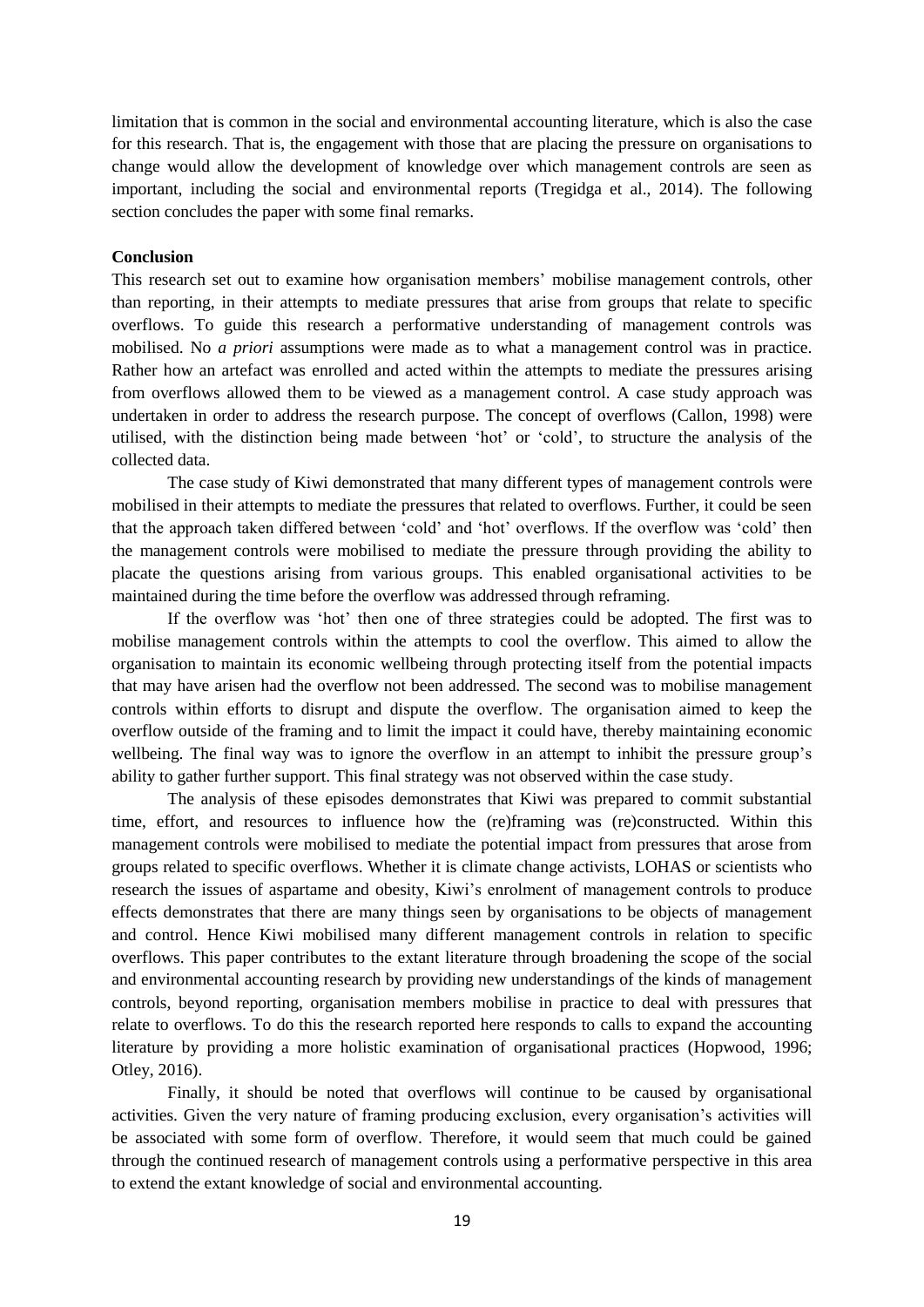## **Notes:**

- 1. Pressure groups (often with support from social media) are network(s) of actors who come together to achieve a common goal in relation to the activities of an organisation [\(Tilt, 1994\)](#page-22-0)
- 2. For example, [Jollands and Quinn \(2017\)](#page-21-1) note how instrumental social media was in organising protests and other actions taken against the introduction of domestic water billing and the establishment of a new water utility within the Republic of Ireland in 2014. Conversely, it has been noted that organisations are not always adept at using social media to engage with these issues [\(Manetti and Bellucci, 2016;](#page-22-19) [Quinn et al., 2016\)](#page-22-20).
- 3. In line with the theoretical perspective taken in this research, it is not assumed that the use of management controls will result in a predetermined outcome. Rather, we examine how management controls are utilised in attempts to influence outcomes, what is referred to as mediate. In essence, we are examining practices that mobilise management controls, the outcome of which is far from being certain.
- 4. Drawing from Garfinkel's [\(2002\)](#page-21-3) notion of focusing on situated organisational practices allows the research aim to be addressed through developing a breadth of understanding of the types of artefacts, beyond social and environmental reports, enrolled to act as management controls. It focuses the research on the setting rather than following an actor as it moves through time and space [\(Latour, 1987\)](#page-21-16). While focusing on the former addresses the research aim, future research is required that implements the latter, as acknowledged in the discussion section, to provide much needed depth of understanding of these practices.
- 5. This event was organised to coincide with New Zealand hosting the World Environment Day on behalf of the United Nations Environment Programme (UNEP). Other speakers at this event included other corporate representatives, the Prime Minister of New Zealand, the Chair of the Intergovernmental Panel on Climate Change, academics and civil servants. Further the, then newly appointed, head of UNEP, while not formerly part of the official schedule of speakers, took the opportunity to outline his goals and vision for the future of UNEP.
- 6. Examples of these social media sites include Zaadz (now Gaia), see [http://www.zaadz.com/,](http://www.zaadz.com/) and RiverWired, see [http://www.riverwired.com/.](http://www.riverwired.com/)
- 7. According to<http://media.newzealand.com/en/story-ideas/lohas-in-new-zealand/> accessed on 29 November 2015
- 8. This data was extracted from <http://www.lohas.com/globalization-lohas> accessed on 29 November 2015
- 9. See for example<http://aspartame.mercola.com/> (accessed 30 November 2015)
- 10. The [Ministry of Health \(2013\)](#page-22-21) noted that one in nine children aged between two and fourteen and three out of ten adults in New Zealand are obese.
- 11. We are grateful to one of our anonymous reviewers for bringing this to our attention.
- 12. During the time frame investigated Kiwi produced two sustainability reports, for the 2006-7 and 2008 years.
- 13. For example in November 2015 it was alleged that Eagle was implicated in co-opting a major anti-obesity group within North America through providing them with substantial funding.
- 14. This model has been selected as it is commonly mobilised within the social and environmental accounting literature (see for example Bebbington, 2007).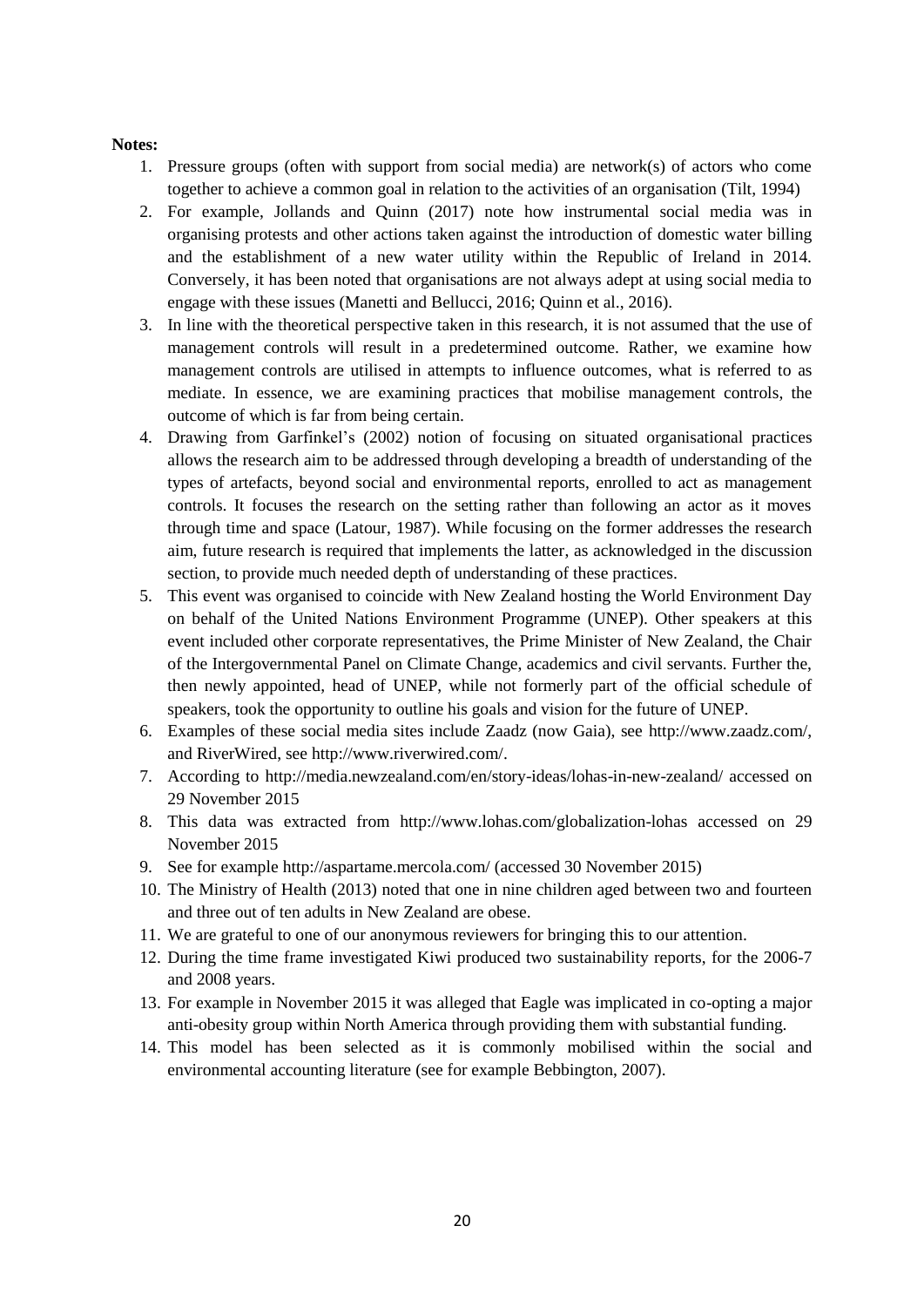# <span id="page-20-2"></span>**References:**

- Adams, C.A. 2002, Internal organisational factors influencing corporate social and ethical reporting: Beyond current theorising. *Accounting, Auditing & Accountability Journal* 15, 223-250.
- <span id="page-20-17"></span>Ahrens, T., Chapman, C.S., 2006. Doing qualitative field research in management accounting: Positioning data to contribute to theory. *Accounting, Organizations and Society* 31, 819-841.
- <span id="page-20-13"></span>Akroyd, C., Maguire, W., 2011. The Roles of Management Control in a Product Development Setting. *Qualitative Research in Accounting & Management* 8, 212-237.
- <span id="page-20-7"></span>Arjaliès, D.-L., Mundy, J., 2013. The use of management control systems to manage CSR strategy: A levers of control perspective. *Management Accounting Research* 24, 284-300.
- <span id="page-20-10"></span>Ball, A., 2007. Environmental accounting as workplace activism. *Critical Perspectives on Accounting* 18, 759-778.
- <span id="page-20-6"></span>Barter, N., Bebbington, J., 2013. Actor-Network Theory: A Briefing Note and Possibilities for Social and Environmental Accounting Research. *Social and Environmental Accountability Journal* 33, 33-50.
- <span id="page-20-11"></span>Bebbington, J., 2007. Changing organizational attitudes and culture through sustainability accounting, in: Unerman, J., Bebbington, J., O'Dwyer, B. (Eds.), *Sustainability accounting and accountability*. Routledge, London, pp. 226-242.
- <span id="page-20-3"></span>Bebbington, J., Larrinaga-Gonzalez, C., Moneva-Abadia, J.M., 2008. Corporate social reporting and reputation risk management. *Accounting, Auditing & Accountability Journal* 21, 337-361.
- <span id="page-20-12"></span>Bebbington, J., Larrinaga, C., 2014. Accounting and sustainable development: An exploration. *Accounting, Organizations and Society* 39, 395-413.
- <span id="page-20-0"></span>Boedker, C., 2010. Ostensive versus performative approaches for theorising accounting-strategy research. *Accounting, Auditing & Accountability Journal* 23, 595-625.
- <span id="page-20-1"></span>Buhr, N. 1998, Environmental performance, legislation and annual report disclosure: the case of acid rain and Falconbridge. *Accounting, Auditing & Accountability Journal* 11, 163-190.
- Callon, M., 1986. Some elements of a sociology of translation: domestication of the scallops and the fishermen of St Brieuc Bay, in: Law, J. (Ed.), *Power, action and belief: a new sociology of knowledge?* Routledge, London, pp. 196-233.
- <span id="page-20-15"></span>Callon, M., 1998. An essay on framing and overflowing: economic externalities revisited by sociology, in: Callon, M. (Ed.), *The Laws of the markets* Blackwell Publishers, Oxford, pp. 244-269.
- <span id="page-20-14"></span>Callon, M., 1999. Actor-network theory-the market test, in: Law, J., Hassard, J. (Eds.), *Actor network theory and after* Blackwell Publishers Oxford.
- <span id="page-20-16"></span>Callon, M., 2007. An Essay on the Growing Contribution of Economic Markets to the Proliferation of the Social. *Theory, Culture & Society* 24, 139-163.
- <span id="page-20-18"></span>Callon, M., 2009. Civilizing markets: Carbon trading between in vitro and in vivo experiments. *Accounting, Organizations and Society* 34, 535-548.
- <span id="page-20-9"></span>Callon, M., 2010. Performativity, misfires and politics. *Journal of Cultural Economy* 3, 163 - 169.
- <span id="page-20-19"></span>Callon, M., Latour, B., 1981. Unscrewing the big leviathan: How actors macrostructure reality and how sociologists help them do so., in: Knorr-Cetina, K., Cicourel, A.V. (Eds.), *Advances in social theory and methodology : toward an integration of micro- and macro-sociologies* Routledge & Kegan Paul, Boston, pp. 277-303.
- <span id="page-20-8"></span>Callon, M., Muniesa, F., 2005. Economic Markets as Calculative Collective Devices. *Organization Studies* 26, 1229-1250.
- <span id="page-20-4"></span>Christensen, M., Skærbæk, P., 2007. Framing and overflowing of public sector accountability innovations: A comparative study of reporting practices. *Accounting, Auditing & Accountability Journal* 20, 101 - 132.
- <span id="page-20-5"></span>Collison, D., Dey, C., Hannah, G., Stevenson, L., 2010. Anglo-American capitalism: the role and potential role of social accounting. *Accounting, Auditing & Accountability Journal* 23, 956- 981.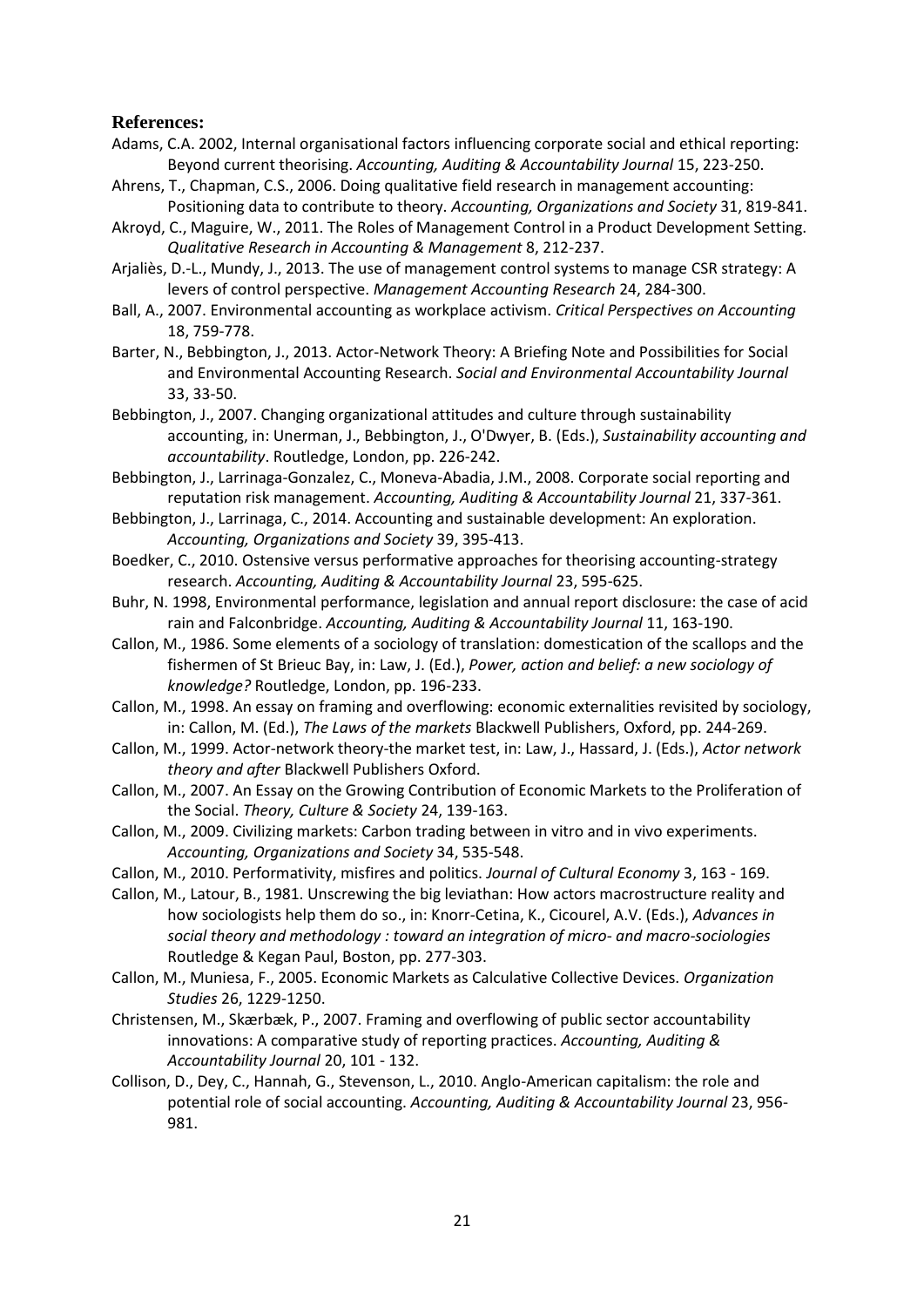- <span id="page-21-19"></span>Contrafatto, M., Burns, J., 2013. Social and environmental accounting, organisational change and management accounting: A processual view. *Management Accounting Research* 24, 349- 365.
- <span id="page-21-17"></span>Deegan, C., 2002. The legitimising effect of social and environmental disclosures -- a theoretical foundation. *Accounting, Auditing & Accountability Journal* 15, 282-311.
- <span id="page-21-3"></span>Deegan, C., 2007. Organizational legitimacy as a motive for sustainability reporting, in: Unerman, J., Bebbington, J., O'Dwyer, B. (Eds.), *Sustainability accounting and accountability*. Routledge, London, pp. 127-149.
- <span id="page-21-5"></span>Deegan, C., Blomquist, C., 2006. Stakeholder influence on corporate reporting: An exploration of the interaction between WWF-Australia and the Australian minerals industry. *Accounting, Organizations and Society* 31, 343-372.
- <span id="page-21-6"></span>Demetrious, K., 2013. *Public Relations, Activism, and Social Change: Speaking Up*. Routledge, New York, London.
- <span id="page-21-8"></span>Diani, M., 1992. The concept of social movement. *The Sociological Review* 40, 1-25.
- <span id="page-21-13"></span>Garfinkel, H., 2002. *Ethnomethodology's Program: Working out Durheim's Aphorism*. Rowman & Littlefield Publishers Inc., Lanham.
- <span id="page-21-10"></span>Gray, R., Dey, C., Owen, D., Evans, R., Zadek, S., 1997. Struggling with the praxis of social accounting: Stakeholders, accountability, audits and procedures. *Accounting, Auditing & Accountability Journal* 10, 325-364.
- <span id="page-21-12"></span>Gray, R., Kouhy, R., Lavers, S., 1995a. Corporate social and environmental reporting: A review of the literature and a longitudinal study of UK disclosure. *Accounting, Auditing & Accountability Journal* 8, 47-77.
- <span id="page-21-0"></span>Gray, R., Owen, D., Adams, C., 1996. *Accounting & accountability : changes and challenges in corporate social and environmental reporting* Prentice Hall, London : New York
- <span id="page-21-11"></span>Gray, R., Walters, D., Bebbington, J., Thompson, I., 1995b. The Greening of Enterprise: An Exploration of the (NON) Role of Environmental Accounting and Environmental Accountants in Organizational Change. *Critical Perspectives on Accounting* 6, 211-239.
- <span id="page-21-20"></span>Hansen, A., 2011. Relating performative and ostensive management accounting research: Reflections on case study methodology. *Qualitative Research in Accounting & Management* 8, 108-138.
- <span id="page-21-15"></span>Henisz, W.J., Dorobantu, S., Nartey, L.J., 2014. Spinning gold: The financial returns to stakeholder engagement. *Strategic Management Journal* 35, 1727-1748.
- <span id="page-21-9"></span>Hines, R.D., 1988. Financial accounting: In communicating reality, we construct reality. *Accounting, Organizations and Society* 13, 251-261.
- <span id="page-21-1"></span>Hines, R.D., 1991. On Valuing Nature. *Accounting, Auditing & Accountability Journal* 4.
- <span id="page-21-7"></span>Hoffman, D.L., Fodor, M., 2010. Can You Measure the ROI of Your Social Media Marketing? *MIT Sloan Management Review* 52, 41-49.
- <span id="page-21-2"></span>Hopwood, A.G., 1996. Looking across rather than up and down: On the need to explore the lateral processing of information. *Accounting, Organizations and Society* 21, 589-590.
- <span id="page-21-16"></span>IPCC, 2014. *Climate Change 2014: Impacts, Adaptation, and Vulnerability. Part A: Global and Sectoral Aspects. Contribution of Working Group II to the Fifth Assessment Report of the Intergovernmental Panel on Climate Change*. Cambridge University Press, Cambridge, United Kingdom and New York, NY, USA.
- <span id="page-21-4"></span>Jollands, S., Akroyd, C., Sawabe, N., 2015. Core values as a management control in the construction of "sustainable development". *Qualitative Research in Accounting & Management* 12, 127- 152.
- <span id="page-21-14"></span>Jollands, S. and Quinn, M. 2017, Politicising the sustaining of water supply in Ireland – the role of accounting concepts, Accounting, Auditing & Accountability Journal 30, 164-190.
- <span id="page-21-18"></span>Kaspersen, M., Johansen, T.R., 2016. Changing Social and Environmental Reporting Systems. *Journal of Business Ethics* 135, 731-749.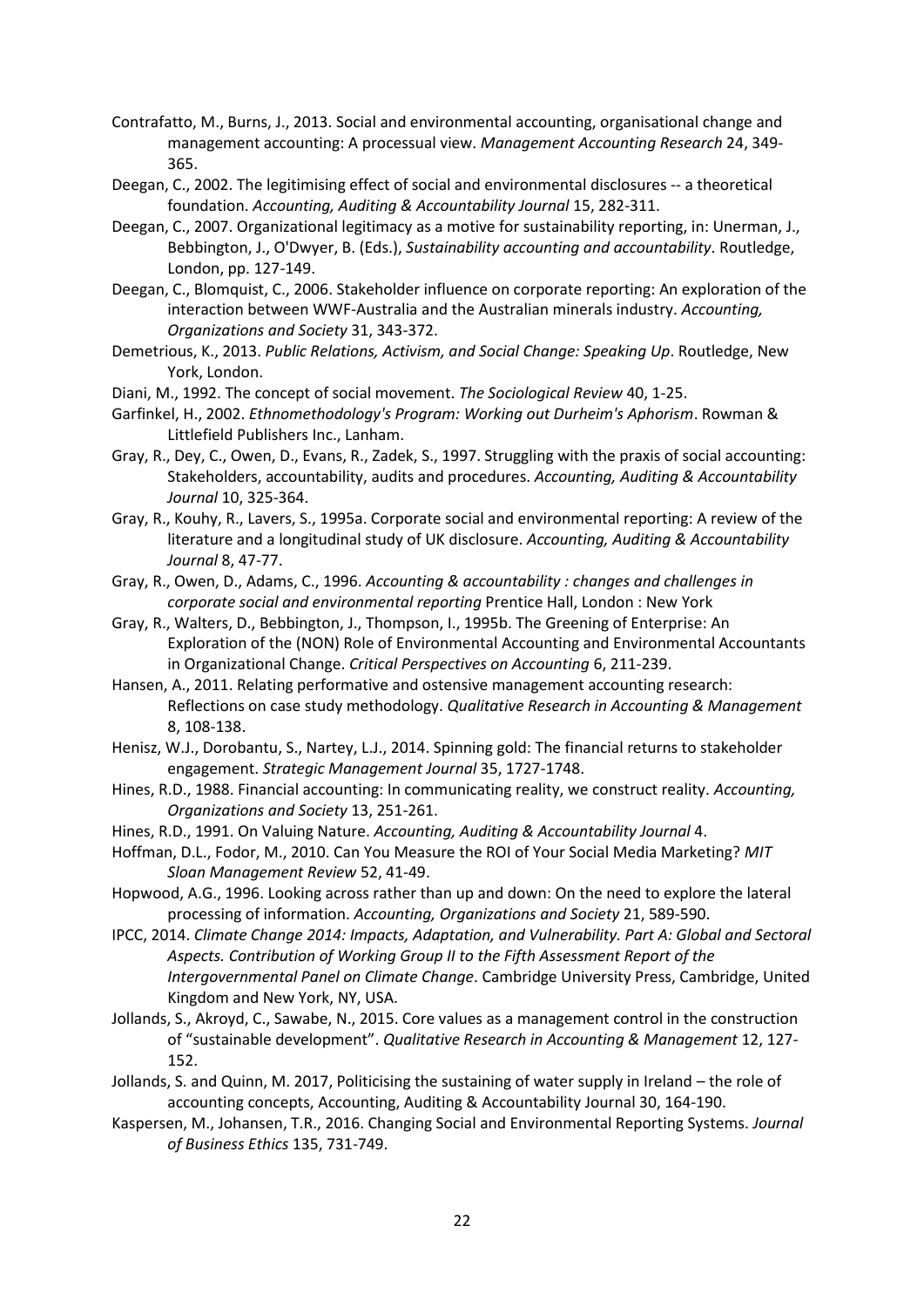<span id="page-22-14"></span>Kober, R., Ng, J., Paul, B.J., 2007. The interrelationship between management control mechanisms and strategy. *Management Accounting Research* 18, 425-452.

- <span id="page-22-19"></span>Latour, B., 1986. The power of associations, in: Law, J. (Ed.), *Power, action and belief: a new sociology of knowledge?* Routledge, London, pp. 264-280.
- <span id="page-22-2"></span>Latour, B., 1987. *Science in action: how to follow scientists and engineers through society*. Harvard University Press, Cambridge, Mass.
- <span id="page-22-21"></span>Latour, B., 1991. Technology is society made durable, in: Law, J. (Ed.), *A Sociology of monsters : essays on power, technology, and domination*. Routledge, London, pp. 103-131.
- <span id="page-22-12"></span>Latour, B., 2005. *Reassembling the social: an introduction to actor-network-theory*. Clarendon, Oxford.
- <span id="page-22-15"></span>Laughlin, R., 1991. Environmental Disturbances and Organizational Transitions and Transformations: Some Alternative Models. *Organization Studies* 12, 209-232.
- <span id="page-22-17"></span>Law, J., 1992. Notes on the theory of the actor-network: Ordering, strategy, and heterogeneity. *Systemic Practice and Action Research* 5, 379-393.
- <span id="page-22-16"></span>Llewellyn, S., 1994. Managing the boundary: How accounting is implicated in maintaining the organization. *Accounting, Auditing & Accountability Journal* 7, 4.
- <span id="page-22-8"></span>MacKenzie, D., 2009. Making things the same: Gases, emission rights and the politics of carbon markets. *Accounting, Organizations and Society* 34, 440-455.
- <span id="page-22-7"></span>Manetti, G., Bellucci, M., 2016. The use of social media for engaging stakeholders in sustainability reporting. *Accounting, Auditing & Accountability Journal* 29, 985-1011.
- <span id="page-22-1"></span>Milne, M.J., 2007. Downsizing Reg (Me and You)! Addressing the 'real' sustainability agenda at work and home, in: Mathews, M.R., Gray, R., Guthrie, J. (Eds.), *Social accounting, mega accounting and beyond : a festschrift in honour of M.R. Mathews* Centre for Social and Environmental Accounting Research, St. Andrews pp. 50-66.
- <span id="page-22-9"></span>Ministry of Health, 2013. *New Zealand Health Survey: Annual update of key findings 2012/13*. Ministry of Health, Wellington, pp. i-61.
- <span id="page-22-3"></span>Mouritsen, J., Hansen, A., Hansen, C., 2009. Short and long translations: Management accounting calculations and innovation management. *Accounting, Organizations and Society* 34, 738- 754.
- <span id="page-22-18"></span>Mouritsen, J., Hansen, A., Hansen, C.Ø., 2001. Inter-organizational controls and organizational competencies: episodes around target cost management/functional analysis and open book accounting. *Management Accounting Research* 12, 221-244.
- <span id="page-22-20"></span>Mouritsen, J., Mahama, H., Chua, W.F., 2010. Actor-network theory and the study of interorganisational network relations, in: Hakansson, H., Kraus, K., Lind, J. (Eds.), *Accounting in networks*. Routledge, New York : London, pp. 292-313.
- <span id="page-22-6"></span>Neu, D., Warsame, H., Pedwell, K., 1998. Managing public impressions: Environmental disclosures in annual reports. *Accounting, Organizations and Society* 23, 265-282.
- <span id="page-22-11"></span>Norris, G., O'Dwyer, B., 2004. Motivating socially responsive decision making: the operation of management controls in a socially responsive organisation. *The British Accounting Review* 36, 173-196.
- <span id="page-22-4"></span>O'Dwyer, B., 2002. Managerial perceptions of corporate social disclosure: An Irish story. *Accounting, Auditing & Accountability Journal* 15, 406-436.
- <span id="page-22-13"></span>Otley, D., 1980. The Contingency Theory of Management Accounting: Achievement and Prognosis. *Accounting, Organizations and Society* 5, 413.
- <span id="page-22-10"></span>Otley, D., 2016. The contingency theory of management accounting and control: 1980–2014. *Management Accounting Research* 31, 45-62.
- <span id="page-22-0"></span>Otley, D., Soin, K., 2014. *Management control and uncertainty* Palgrave Macmillan, Basingstoke, p. 312.
- <span id="page-22-5"></span>Otley, D.T., Berry, A.J., 1980. Control, Organisation and Accounting. *Accounting, Organizations and Society* 5, 231.